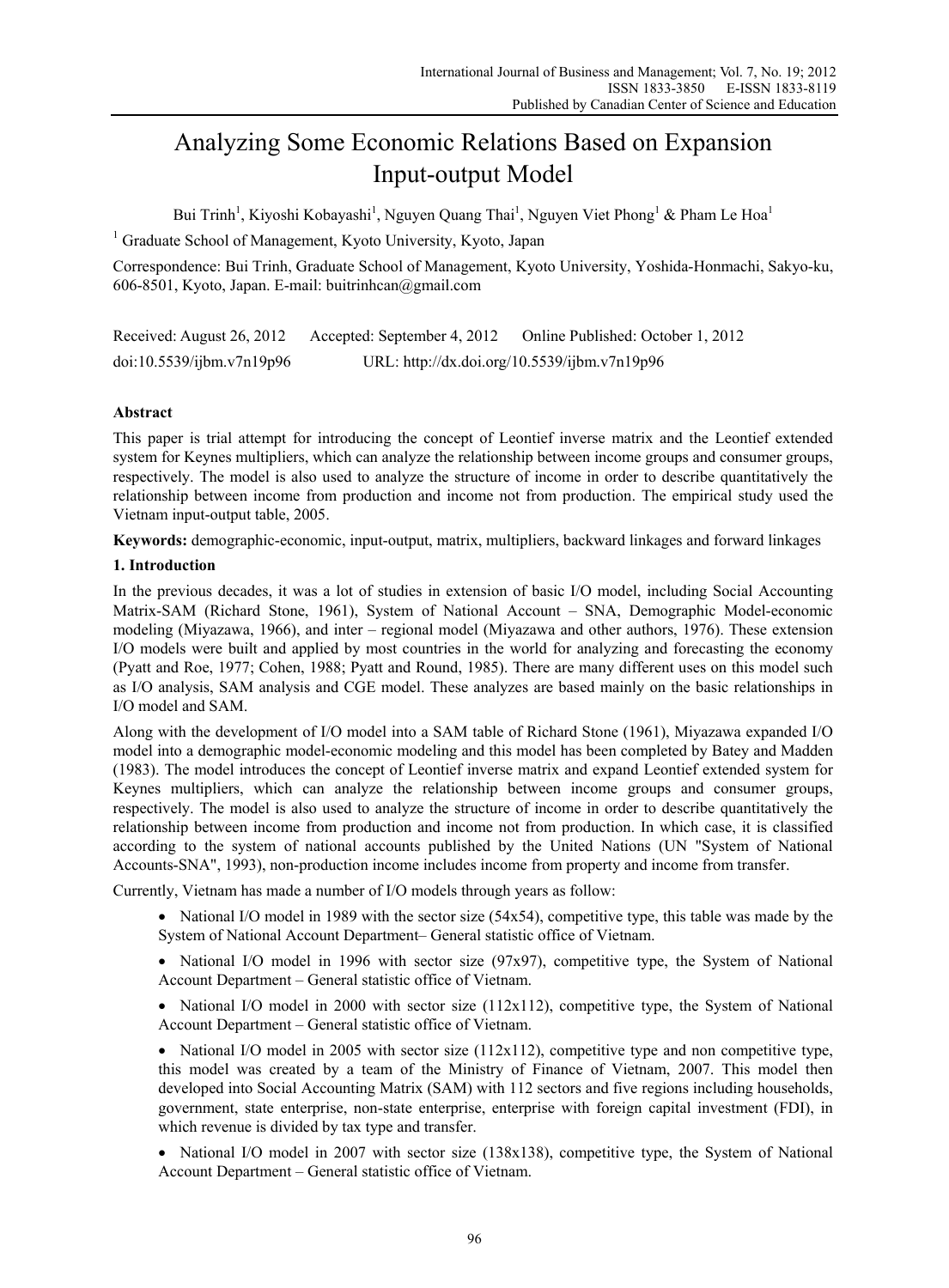#### **2. Methodology**

### *2.1 Demographic–Economic Model*

Demographic-Economic model is created by Miyazawa (1966), it's a similar form to the Social Accounting Matrix, in order to describe the distribution and redistribution of the economy. Essentially, the Demographic–Economic model and the Social Accounting Matrix are similar and it could easily be changed from one model to another depending on other study purposes. In this study, Demographic–Economic model is developed in institutional regions (households, other type of enterprise, State region is divided by type of tax). These institutional regions are considered as endogenous variables: saving and relations with foreign countries are considered as exogenous variables. This model is a combination between the notion of inter-regional I/O model and demographic-economic model, as presented in matrix form below:

$$
\begin{bmatrix} A & c_1 & g_1 & 0 \\ h & 0 & g_2 & e_1 \\ g & c_2 & 0 & e_2 \\ e & c_3 & g_3 & e_3 \end{bmatrix} \cdot \begin{bmatrix} x_1 \\ x_2 \\ x_3 \\ x_4 \end{bmatrix} + \begin{bmatrix} f_1 \\ f_2 \\ f_3 \\ f_4 \end{bmatrix} = \begin{bmatrix} x_1 \\ x_2 \\ x_3 \\ x_4 \end{bmatrix} \tag{1}
$$

With: A is the coefficient matrix direct costs;

x1 is the vector of the output value of economic activity;

x2 is the total income of households;

x3 is the total income of the state sector;

x4 is the total income of enterprise type;

h is the matrix (vector) of income coefficient from the production of the group of households, income from production is understood as workers' income from production divided by 2 types of household;

g is the matrix (vector) of coefficient on revenues from production (added value tax, special consumption tax, other taxes and fees);

e is the coefficient matrix of income from the production of various types of enterprises (state enterprises, state owned enterprises and enterprises with foreign investments), income from the production here is understood including producer surplus and depreciation of fixed assets;

c1 is the coefficient matrix of consumption by household groups corresponding to income groups;

g1 is the vector of consumption coefficients of the State corresponding to type of state budget revenues;

c2 is the coefficient matrix represented by the redistribution of income between State sector and household sector;

c3 is a coefficient matrix represented by the redistribution between the enterprise sector and household sector;

g2, g3 represented by state expenditures transfer to the household sectors and enterprise sector;

e1, e2, e3 is a coefficient matrix represented by the redistribution from the enterprise sector to the household sector, the State sector and to the other types of enterprises.

And f1, f2, f3 f4 are the exogenous variables.

*2.2 Symbols* 

$$
\begin{bmatrix} A & c_1 & g_1 & 0 \ h & 0 & g_2 & e_1 \ g & c_2 & 0 & e_2 \ e & c_3 & g_3 & e_3 \end{bmatrix} = \begin{bmatrix} A & c \ v & B \end{bmatrix}
$$
 (2)

In which, vector v, c and B could be refined as follows: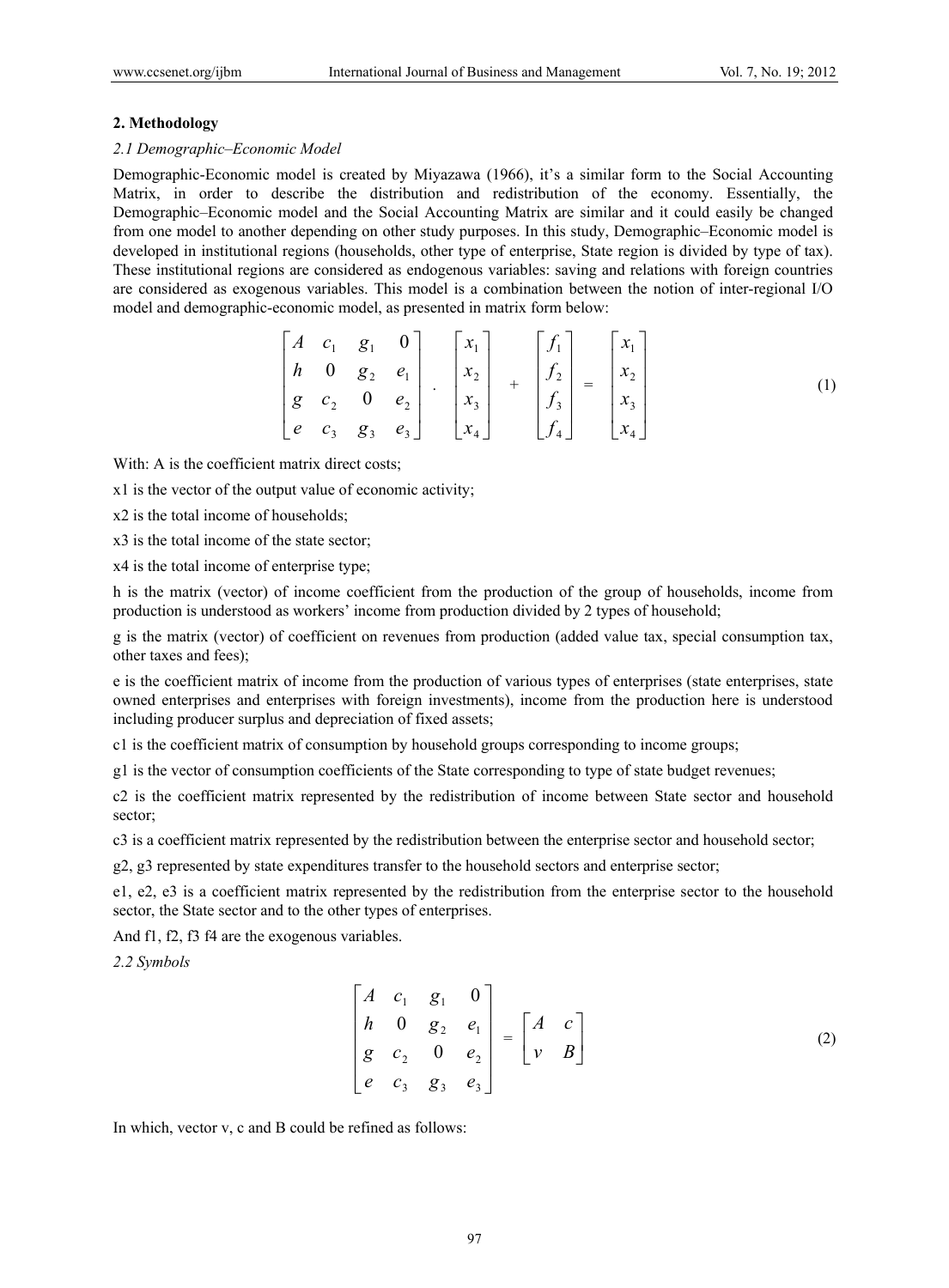$$
v = \begin{bmatrix} h \\ g \\ e \end{bmatrix}
$$
 (3)

$$
c = \begin{bmatrix} c_1 & g_1 & 0 \end{bmatrix} \tag{4}
$$

$$
B = \begin{bmatrix} 0 & g_2 & e_1 \\ c_2 & 0 & e_2 \\ c_3 & g_3 & e_3 \end{bmatrix}
$$
 (5)

$$
\mathbf{x'} = \begin{bmatrix} x_2 \\ x_3 \\ x_4 \end{bmatrix} \tag{6}
$$

$$
\mathbf{f}^* = \begin{bmatrix} f_2 \\ f_3 \\ f_4 \end{bmatrix} \tag{7}
$$

From that, relation (1) could be rewrite in form:

$$
\begin{bmatrix} A & c \\ v & B \end{bmatrix} \begin{bmatrix} x_1 \\ x' \end{bmatrix} + \begin{bmatrix} f_1 \\ f' \end{bmatrix} = \begin{bmatrix} x_1 \\ x' \end{bmatrix} \tag{8}
$$

Based on the theory of the Miyazawa and development of demographic-economic model of Batey and Madden (1983), relation (8) represent as:

$$
\begin{bmatrix} x1 \\ x' \end{bmatrix} = \begin{bmatrix} \Delta_1 & \Delta_1 c \cdot (I - B)^{-1} \\ \Delta_2 \cdot v \cdot (I - A)^{-1} & \Delta_2 \end{bmatrix} \cdot \begin{bmatrix} f1 \\ f' \end{bmatrix}
$$
(9)

In which:  $\Delta_1$  is consider as Leontief extended matrix, each element of matrix  $\Delta_1$  includes: direct costs, indirect costs, dispersion effect by final consumption of households and spending for usual activities of the Government. These elements are greater than corresponding elements of popular Leontief's matrix (I-A) -1, because it includes the requirement of more production to meet production affect cause of requirement of final consumption.  $\Delta_2$  is known as extended multiplier Keynesian matrix and it can be decayed as follows:

$$
\Delta_2 = (I - (I - B)^{-1} \cdot v \cdot (I - A)^{-1} \cdot c)^{-1} \cdot (I - B)^{-1}
$$
\n(10)

Of which:  $(I-B)^{-1}$  is considered as multiplier matrix and internally spread in redistribution processes: if the matrix B is the direct expenditure matrix of regions to create a unit income from redistribution, matrix  $(I-B)^{-1}$ represents total expenditure, direct redistribution to create 1 unit of income from redistribution (influence between regions). Factor  $(I-(I-B)^{-1} \cdot v.(I-A)^{-1} \cdot c)^{-1}$  represents the external spread from the manufacturing process to the redistribution process, which means income from redistribution not only depends on the internal relations in the redistribution process but also depends on income from the production of each region caused by the influence of final consumption.

 $\Delta_1.c$  is matrix showing the influence of production by final consumption.

 $v$ .(I-A)<sup>-1</sup> is an income matrix received from production.

Note that Equation (9) can be rewritten as follows: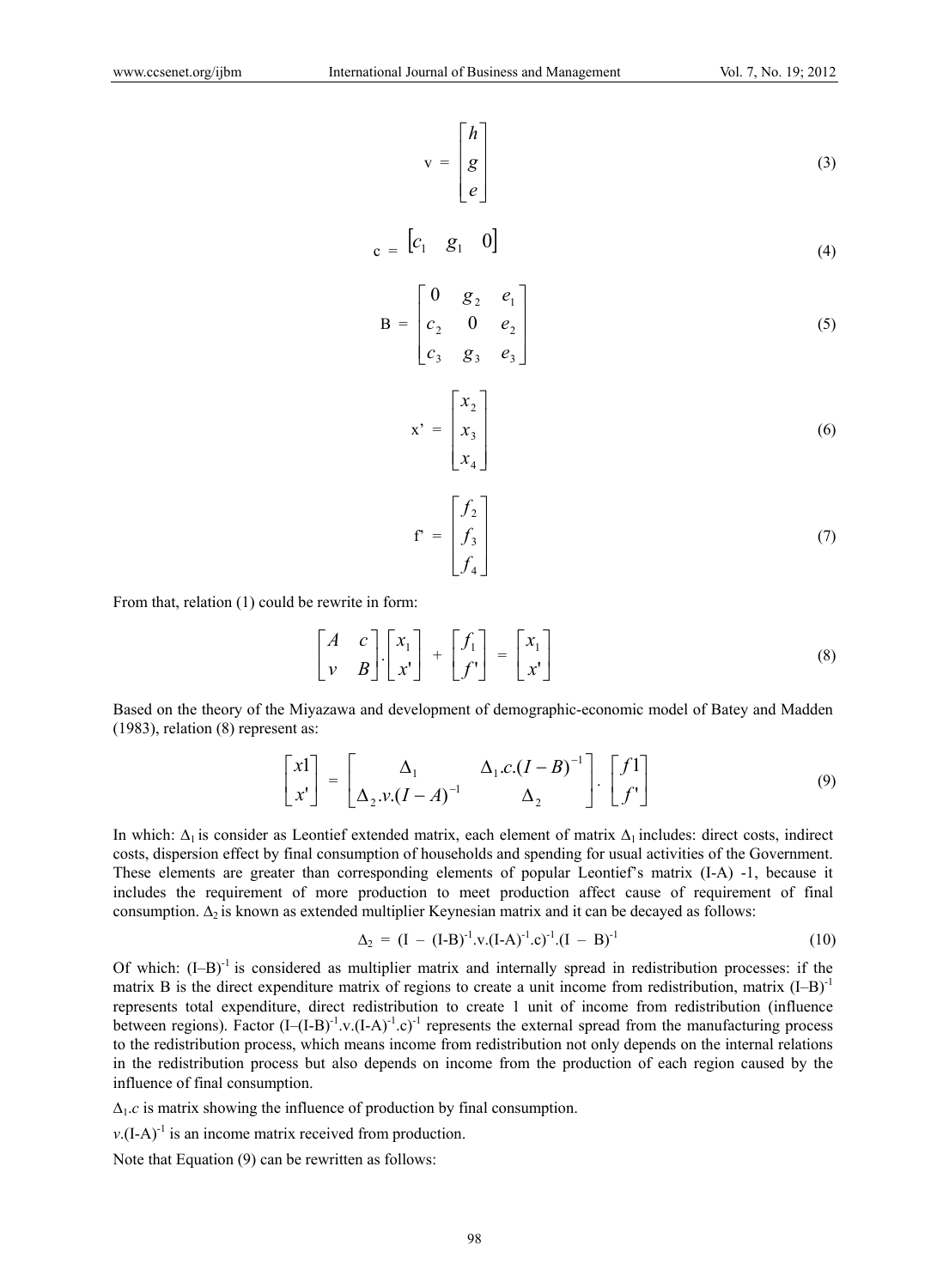$$
\begin{bmatrix} xI \\ x' \end{bmatrix} = \begin{bmatrix} \Delta_{11} & 0 \\ 0 & \Delta_{22} \end{bmatrix} \begin{bmatrix} I & (I-A)^{-1}c \\ (I-B)^{-1}y & I \end{bmatrix} \begin{bmatrix} (I-A)^{-1} & 0 \\ 0 & (I-B)^{-1} \end{bmatrix}
$$
(11)

In which:  $\Delta_1 = \Delta_{11}$ .(I-A)<sup>-1</sup> and  $\Delta_2 = \Delta_{22}$ .(I-B)<sup>-1</sup>

Equation (11) introduced the level of various type of effects, first of all is the influence of production regional and redistribution region, second of all is the effect of final consumption to production and income spread from production to non-production, and finally the external spread effect to areas of production and distribution regions.

In addition this model also allows quantification of the inversed effect from redistribution to production areas. From formula (8), (9) and (11), this relationship between  $X_1$  and X' is represented as follows:

$$
X' = (I-B)^{-1} \nu. \ X_1 \tag{12}
$$

$$
X_1 = (I - A)^{-1} . c. X' \tag{13}
$$

Equation (12) and (13) describes the inverse relationship inter-regional (between sectors and regions and between production and non-production).

Above is the general model, in addition to depending on purposes of researches, internal and external variable could be changed. For example, to consider the impact of taxes, relations (1) can be rewritten as follows:

$$
\begin{bmatrix} A & c_1 & 0 \\ h & 0 & e_1 \\ e & c_3 & e_3 \end{bmatrix} \begin{bmatrix} x_1 \\ x_2 \\ x_4 \end{bmatrix} + \begin{bmatrix} f'_1 \\ f'_2 \\ f'_4 \end{bmatrix} = \begin{bmatrix} x_1 \\ x_2 \\ x_4 \end{bmatrix} \tag{14}
$$

In which,  $f'_1$ ,  $f'_2$ ,  $f'_4$  is external variable including  $f_i$  (i=1,2,4)- is the matrix of tax.

Set: 
$$
\begin{bmatrix} A & c_1 & 0 \\ h & 0 & e_1 \\ e & c_3 & e_3 \end{bmatrix} = L
$$

Then relations (14) can be rewritten:

$$
\begin{bmatrix} x_1 \\ x_2 \\ x_4 \end{bmatrix} = (I-L)^{-1} \begin{bmatrix} f' \\ f' \\ f' \end{bmatrix}
$$
 (15) Or 
$$
\begin{bmatrix} x_1 \\ x_2 \\ x_4 \end{bmatrix} = (I-L)^{-1} \begin{bmatrix} f'' \\ f'' \\ f'' \end{bmatrix}
$$
 (16)

Here: L 'is the matrix transpose of the matrix  $L$ ;

f'' i include taxes and other external variables.

### **3. I/O analysis**

In an economy, changes in the structure of the sectors are often closely related to each other: some sectors heavily depend on other sectors while a few of them not depend on others too much. Thus the change of some sectors will affect to the economy more than other sectors.

I/O analysis is usually based on the backward Linkages and forward linkages. These linkages are tools to measure the relationship of a sector with other sectors, with the role of a sector using the input or supplying the input.

Reverse link is used to measure the relative importance of a sector as the role to use products and services to be the input for the entire production system. Reverse link is defined as the ratio of the sum of the elements (by column) of the Leontief matrix compared to the average of the entire production system. This ratio is called the index of the power of dispersion and is defined as follows: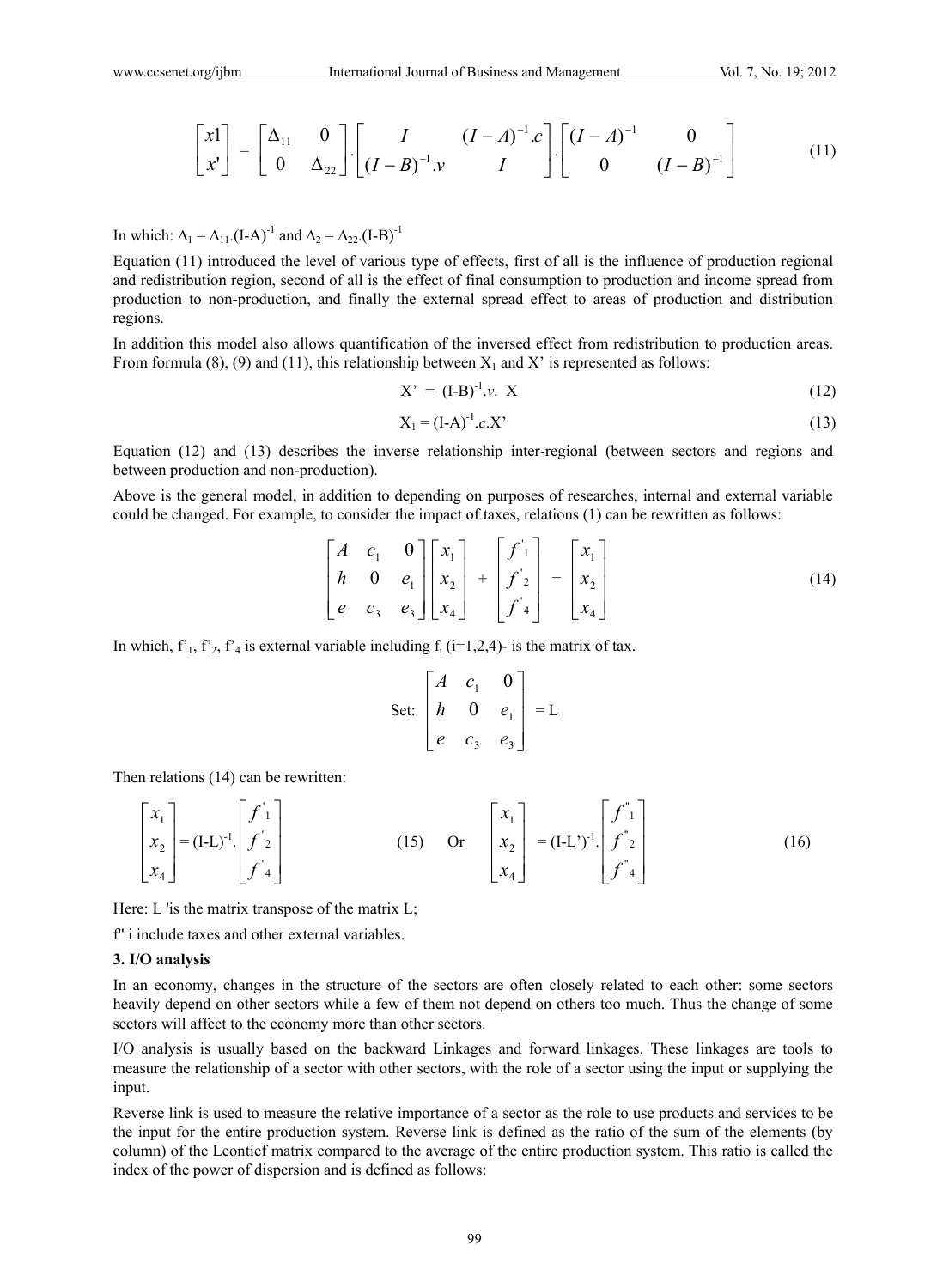

Where:  $\ell_{ii}$  – elements of Leontief's matrix. The higher rates mean larger backward linkages of the industry. And when the industry developed, it will lead to the growth of the entire system. The policy makers can rely on this index as an important reference in decision making.

Forward linkages implies that the importance of the sector as a source of material products and services for the entire production system is seen as the sensitivity of the economy, which is measured by the sum of the elements in row of the Leontief inverse matrix compared to the average of the entire system.

There are 2 type of I/O table: competitive–import type and non–competitive–import type. In competitive–import I/O table, coefficient matrix of intermediate direct costs includes: import cost as domestic product and imported product. So that, Analyzing the power of dispersion and the sensitivity of the economy will be confused with the import path. A sector with a high power of dispersion doesn't mean that the sector affects well to production, but stimulating import. In the non–competitive–import I/O table, coefficient matrix of intermediate direct cost does not include import cost as import products, so that, the survey of the power of dispersion and sensitivity of an industry will reflect the impact of that industry to domestic product.

*3.1 Analysis of Interaction Impact between the Activities of Economic Factors Based on Demographics–economic Model* 

3.1.1 Impacts of Non-production Income to Savings by Institutional Regions

The calculation of impacts of non-production income to savings of five institutional regions is based on the multipliers in the Keynes matrix of the model. Calculation results are presented in Table 1:

|                                       | Keynes multipliers $(\Delta_2)$ |
|---------------------------------------|---------------------------------|
| Household                             | 2.207                           |
| Government                            | 2.210                           |
| State enterprises                     | 1.7336                          |
| Private enterprises                   | 1.8364                          |
| Foreign direct investment enterprises | 1.7205                          |

Table 1. Calculation results of Keynes extended multiplier  $(\Delta_{22})$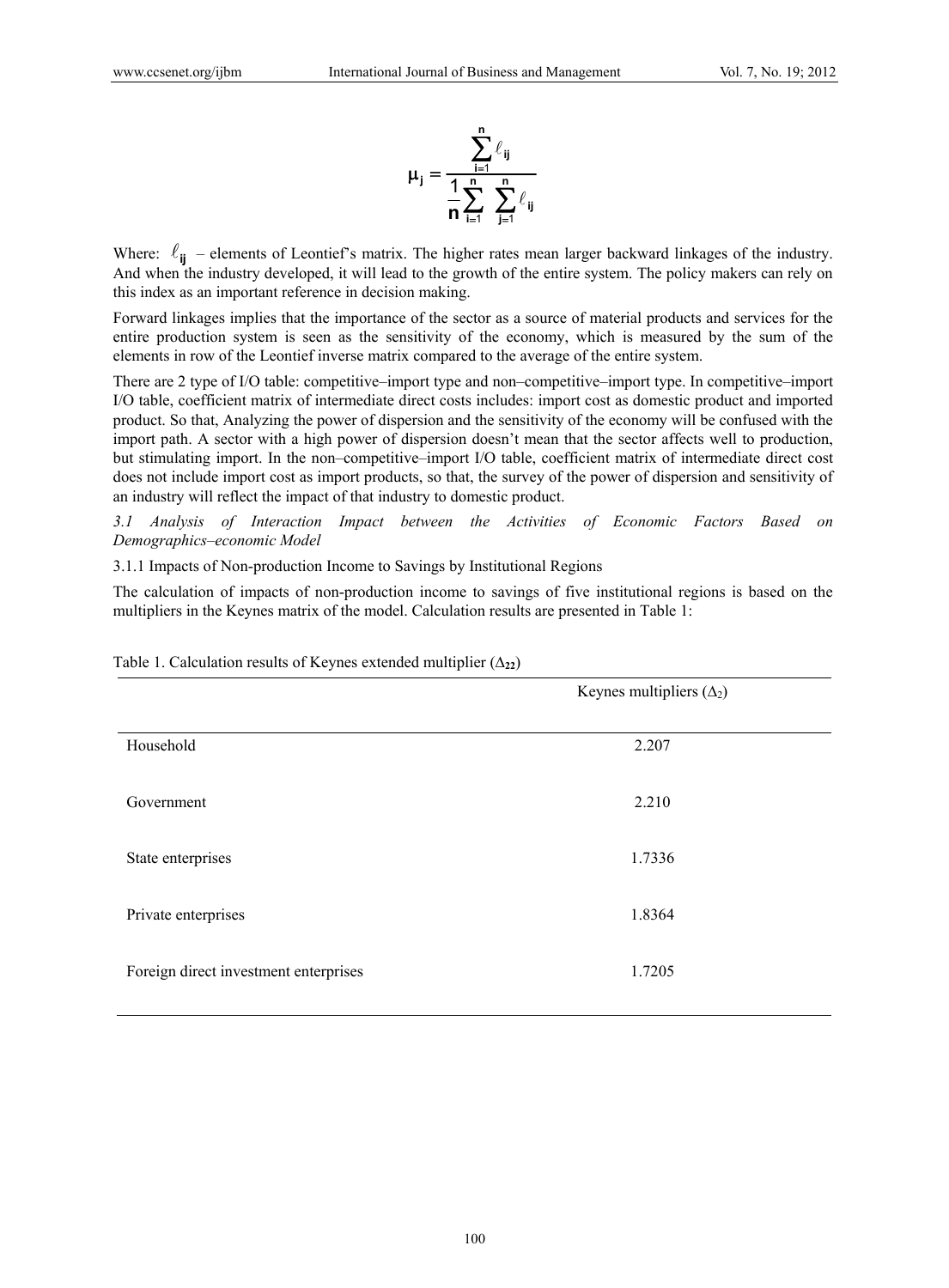

Picture 1. Backward linkage of Keynes extended matrix

Calculation results of Keynes extended matrix shows the impact of non-production income to saving of each institutional region (Household region, Government region, and industrial regions). In which, the most clearly effect in Government region is 2.21, then Household region is 2.207 and the less one in FDI industry is 1.72. This suggests that if the Government region received 2.21 units of income from non – production, they will have 1 unit of saving. While if FDI industry region received 1.72 units of property and transfer, they will have 1 unit of saving and transfer capital broad.



Picture 2. Impacts from production to income redistribution

In addition, values of  $\Delta_{22}$  (analysis of  $\Delta_2$ ) shows impacts from production to income redistribution. This table shows that the household region is most affected from the production process with a coefficient of 2.13, and then the state with 1.36.

3.1.2 Income Impacts of Non- production to the Production Process

This impact is calculated based on the formula  $\Delta_1$ .c. (I-B)<sup>-1</sup> in relation (9). This formula shows the impact of our distribution outside the manufacturing process to final consumption and spread to the production process. For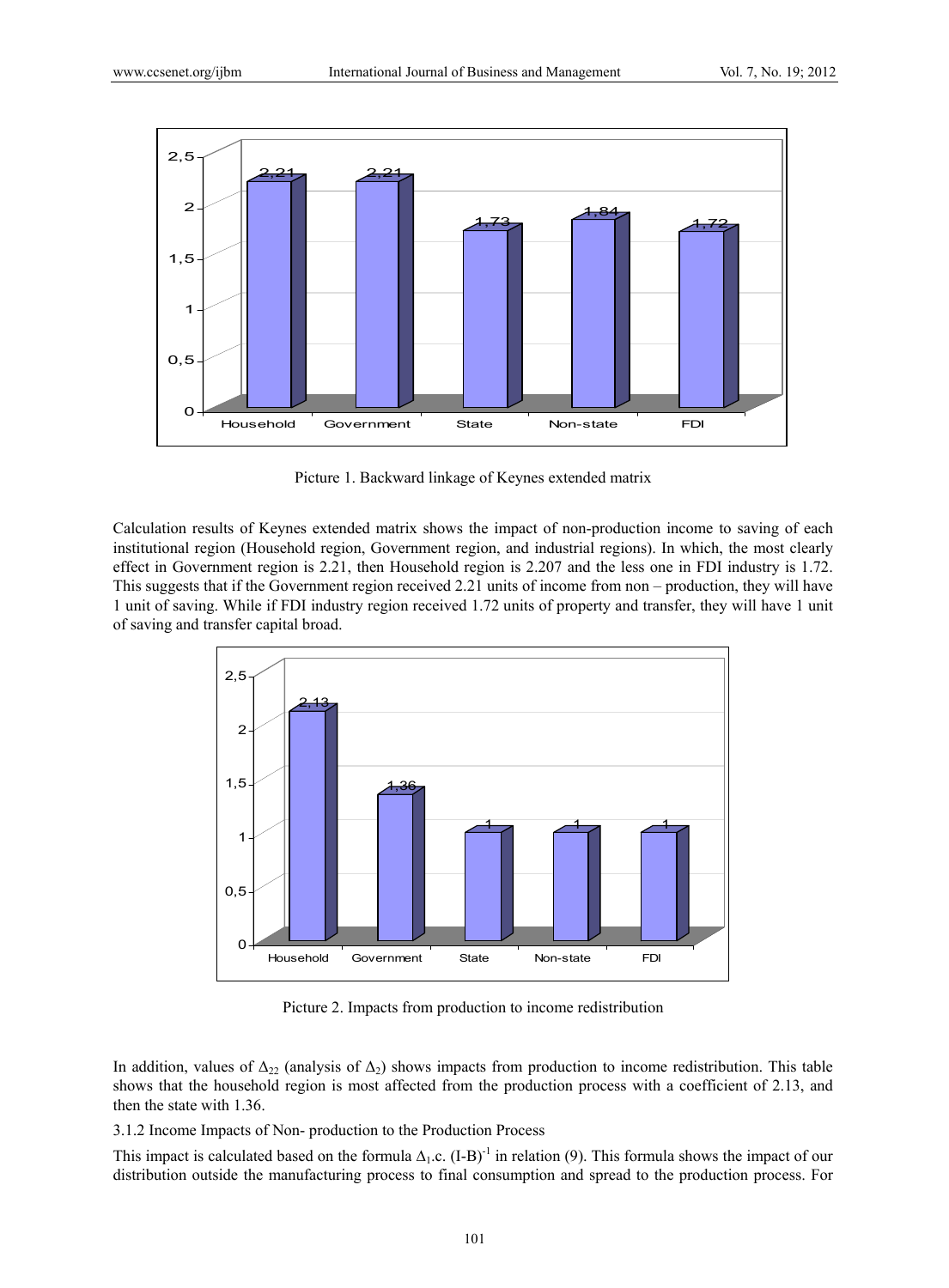example, if the Government region obtained 1 unit from non-production, including direct taxes (personal income tax and corporate income tax), collection of social insurance and health insurance will lead to budget changed and stimulate on production is 1.20 units. The calculated result of income effects from non-production income to the production process in each institutional regions are presented in Table 2.

| Code           | Sectors                      | H      | G      | E1     | E2     | E3     |
|----------------|------------------------------|--------|--------|--------|--------|--------|
| $\mathbf{1}$   | Paddy (all kinds)            | 0.1186 | 0.0540 | 0.0186 | 0.0193 | 0.0168 |
| $\mathbf{2}$   | Raw rubber                   | 0.0001 | 0.0001 | 0.0000 | 0.0000 | 0.0000 |
| $\mathfrak{Z}$ | Coffee beans                 | 0.0006 | 0.0003 | 0.0001 | 0.0001 | 0.0001 |
| $\overline{4}$ | Sugarcane                    | 0.0077 | 0.0035 | 0.0012 | 0.0012 | 0.0011 |
| 5              | Tea                          | 0.0020 | 0.0009 | 0.0003 | 0.0003 | 0.0003 |
| $\sqrt{6}$     | Other plants                 | 0.0822 | 0.0371 | 0.0128 | 0.0133 | 0.0116 |
| 7              | Pork (all kinds)             | 0.0602 | 0.0271 | 0.0094 | 0.0097 | 0.0084 |
| $\,$ $\,$      | Beef (all kinds)             | 0.0024 | 0.0011 | 0.0004 | 0.0004 | 0.0003 |
| $\mathbf{9}$   | Poultry                      | 0.0252 | 0.0114 | 0.0040 | 0.0041 | 0.0036 |
| 10             | Other pets                   | 0.0235 | 0.0106 | 0.0037 | 0.0038 | 0.0033 |
| 11             | Irrigation service           | 0.0032 | 0.0015 | 0.0005 | 0.0005 | 0.0005 |
| 12             | Other agriculture<br>service | 0.0110 | 0.0050 | 0.0017 | 0.0018 | 0.0016 |
| 13             | Forestry                     | 0.0077 | 0.0040 | 0.0013 | 0.0014 | 0.0012 |
| 14             | Fishing                      | 0.0350 | 0.0160 | 0.0055 | 0.0057 | 0.0050 |
| 15             | Aquaculture                  | 0.0954 | 0.0430 | 0.0149 | 0.0154 | 0.0134 |
| 16             | Mines                        | 0.0107 | 0.0056 | 0.0019 | 0.0020 | 0.0017 |
| 17             | Foods                        | 0.3601 | 0.1638 | 0.0566 | 0.0585 | 0.0509 |
| 18             | Other manufacturing<br>foods | 0.0829 | 0.0375 | 0.0130 | 0.0134 | 0.0117 |
| 19             | Other building<br>materials  | 0.0254 | 0.0152 | 0.0051 | 0.0053 | 0.0045 |

Table 2. Impact of non–production income to the production process by institutional regions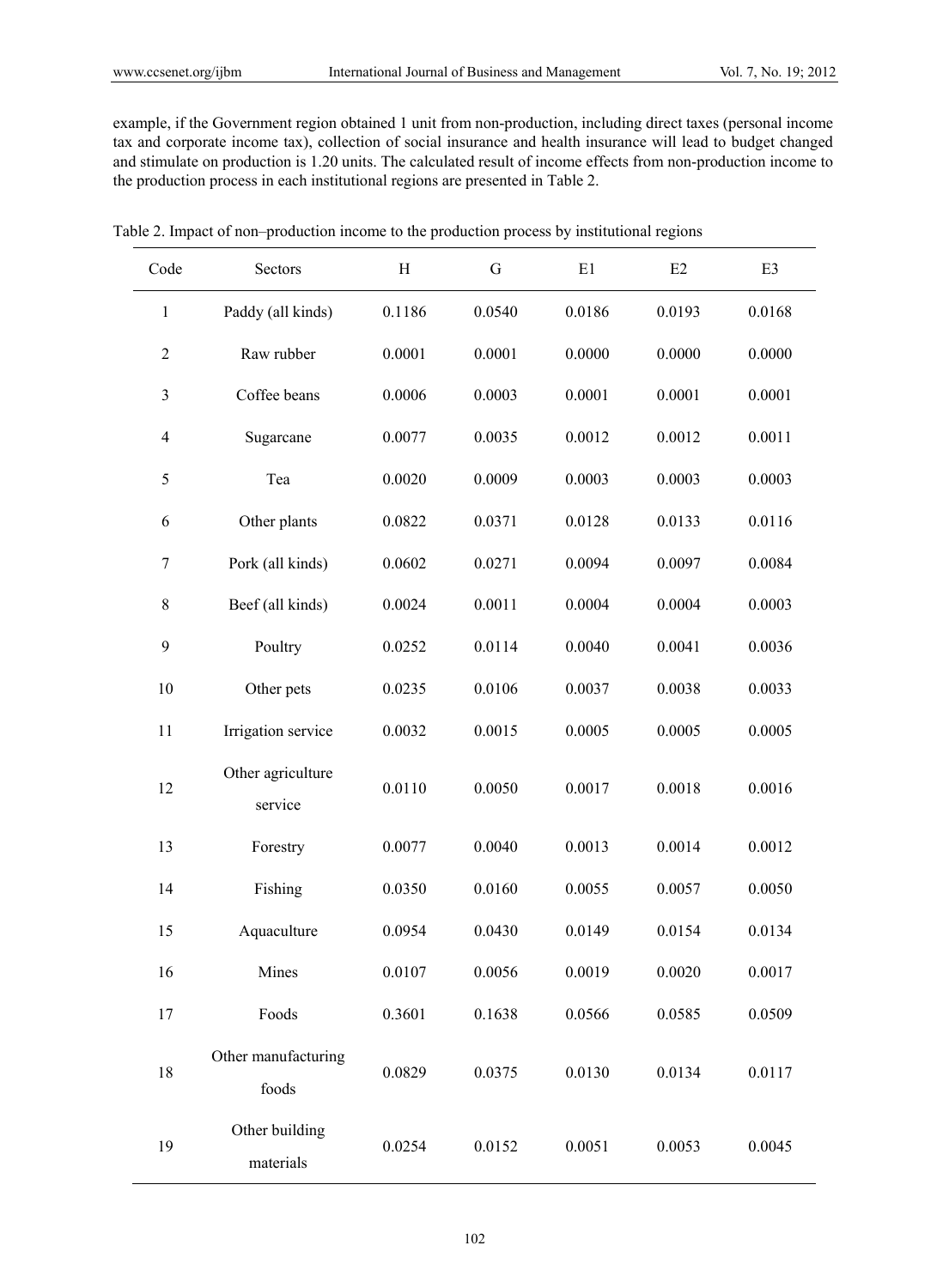| 20 | Fertilizers, pesticides<br>and veterinary<br>medicines               | 0.0111 | 0.0051 | 0.0017 | 0.0018 | 0.0016 |
|----|----------------------------------------------------------------------|--------|--------|--------|--------|--------|
| 21 | Plastics and rubber<br>processing, rubber<br>products                | 0.0241 | 0.0119 | 0.0041 | 0.0042 | 0.0036 |
| 22 | Soap, detergent,<br>perfume, other<br>hygiene items and<br>medicines | 0.0507 | 0.0263 | 0.0089 | 0.0093 | 0.0080 |
| 23 | Cars, motorcycles,<br>bicycles and spare<br>parts                    | 0.0725 | 0.0349 | 0.0120 | 0.0124 | 0.0107 |

The results showed that this impact of the household region is the largest, next is the Government region, however, the impact of industry structure from the two regions is different. While 1 unit of non – production is used for "food, tourist, and travel…" by the household region, the Government region focuses on "military", "management" and "food". But 3 regions of industry got quite small index of this impact, and it's nearly the same.

From past till now, Vietnam government always has expected the State (E1) and FDI (E3) are 2 main regions for helping and directing other institutional regions. However, The calculated result in Table 02 also showed one special thing: in 3 institutional regions, FDI (E3) is the smallest impact of non - production income to the production process. The second region is E1, and the third is E2.

3.1.3 Impacts of Production to Income Redistribution of Institutional Regions

This section calculates the ability of income redistribution from production to institutional regions (Households, Government and enterprises) by sector groups (combined for 30 sectors). The calculation based on formula ∆**2.***v***.(I-A)-1** and results showed in table 3. Results showed that the household region has the highest ability of income redistribution among most sectors. However, income redistribution between institutional regions and sectors are not even. This may suggest that the Government should tax personal income tax evenly at a certain level, while industrial income tax should be charged depend on type of industry.

| Code           | <b>Sectors</b>    | H      | G      | $\mathrm{E}_1$ | E <sub>2</sub> | E <sub>3</sub> |
|----------------|-------------------|--------|--------|----------------|----------------|----------------|
|                | Paddy (all kinds) | 91.42% | 1.91%  | $3.63\%$       | 1.53%          | 1.52%          |
| 2              | Raw rubber        | 39.03% | 15.19% | 22.56%         | $16.22\%$      | $7.00\%$       |
| 3              | Coffee beans      | 63.13% | 13.99% | 8.88%          | $9.94\%$       | 4.06%          |
| $\overline{4}$ | Sugarcane         | 78.47% | 12.88% | $3.42\%$       | 3.47%          | 1.76%          |
| 5              | Tea               | 65.59% | 12.16% | $9.60\%$       | 7.68%          | 4.96%          |
| 6              | Other plants      | 67.96% | 4.94%  | 13.93%         | 10.96%         | 2.21%          |
| 7              | Pork (all kinds)  | 72.43% | 7.70%  | 8.22%          | 6.75%          | 4.90%          |
|                |                   |        |        |                |                |                |

Table 3. The ability of income redistribution of institutional regions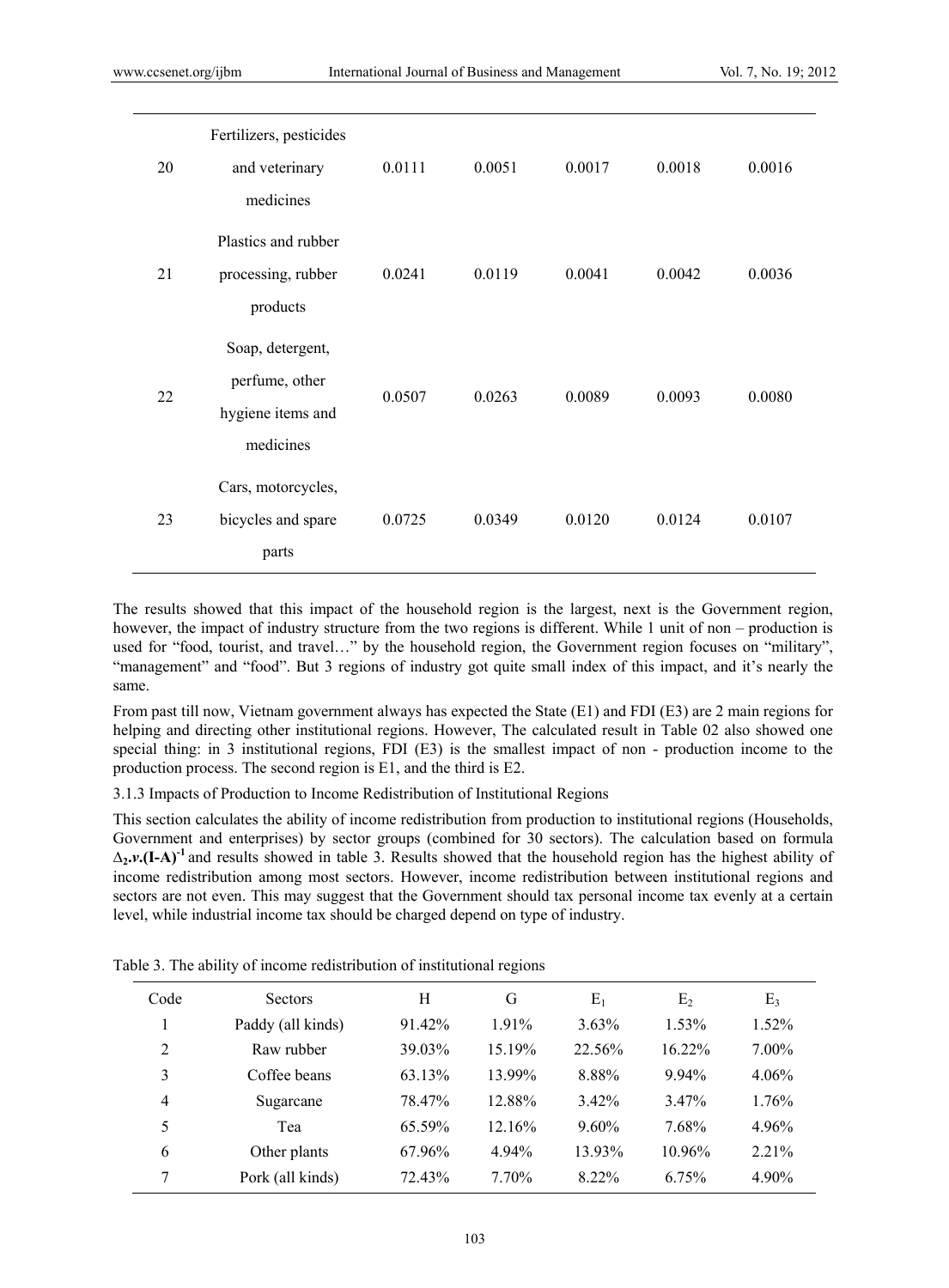| 8  | Beef (all kinds)                                                                                                              | 62.73% | 10.52% | 10.80% | 8.66%  | 7.29%  |
|----|-------------------------------------------------------------------------------------------------------------------------------|--------|--------|--------|--------|--------|
| 9  | Poultry                                                                                                                       | 70.28% | 5.84%  | 6.85%  | 12.68% | 4.34%  |
| 10 | Other pets                                                                                                                    | 77.70% | 7.41%  | 5.89%  | 6.40%  | 2.60%  |
| 11 | Irrigation service                                                                                                            | 67.33% | 7.94%  | 11.10% | 9.52%  | 4.10%  |
| 12 | Other agriculture service                                                                                                     | 66.82% | 9.41%  | 11.57% | 7.67%  | 4.53%  |
| 13 | Forestry                                                                                                                      | 48.43% | 24.54% | 10.62% | 14.45% | 1.96%  |
| 14 | Fishing                                                                                                                       | 52.75% | 10.41% | 15.61% | 15.99% | 5.24%  |
| 15 | Aquaculture                                                                                                                   | 65.51% | 7.51%  | 10.74% | 11.31% | 4.93%  |
| 16 | Mines                                                                                                                         | 30.08% | 20.18% | 5.71%  | 1.82%  | 42.21% |
| 17 | Foods                                                                                                                         | 64.56% | 12.15% | 8.96%  | 4.41%  | 9.92%  |
| 18 | Other manufacturing<br>foods.                                                                                                 | 55.85% | 11.88% | 13.31% | 6.36%  | 12.60% |
| 19 | Other building materials                                                                                                      | 38.62% | 13.35% | 17.00% | 5.06%  | 25.97% |
| 20 | Fertilizers, pesticides and<br>veterinary medicines                                                                           | 42.95% | 9.88%  | 17.41% | 5.13%  | 24.62% |
| 21 | Plastics and rubber<br>processing, rubber<br>products                                                                         | 48.14% | 11.17% | 15.84% | 4.74%  | 20.11% |
| 22 | Soap, detergent, perfume,<br>other hygiene items and<br>medicines                                                             | 52.78% | 12.72% | 13.25% | 3.93%  | 17.32% |
| 23 | Cars, motorcycles,<br>bicycles and spare parts                                                                                | 49.01% | 17.08% | 13.29% | 3.97%  | 16.65% |
| 24 | Textiles and leather<br>products                                                                                              | 42.41% | 22.20% | 13.94% | 4.28%  | 17.17% |
| 25 | Electricity, gas and water                                                                                                    | 48.86% | 6.89%  | 17.19% | 5.06%  | 22.00% |
| 26 | The other industries                                                                                                          | 44.49% | 14.36% | 15.76% | 5.28%  | 20.11% |
| 27 | Trade                                                                                                                         | 45.44% | 18.07% | 14.79% | 4.26%  | 17.45% |
| 28 | Tourism, transport,<br>banking, insurance,<br>telecommunication                                                               | 49.95% | 10.99% | 16.50% | 4.72%  | 17.84% |
| 29 | Science, education,<br>training, culture, sports,<br>health, status<br>management, protection,<br>social security and related | 76.11% | 4.19%  | 13.09% | 1.98%  | 4.63%  |
| 30 | Other Services                                                                                                                | 53.43% | 14.87% | 18.65% | 3.68%  | 9.37%  |

H: household region; G: the Government region, E1: State enterprises, E2: non–State enterprises, E3: enterprise of foreign direct investment (FDI)*.* 

The result in Table 03 showed that the ability of income redistribution of FDI - E3 is the smallest among 3 regions (E1-E2-E3) and in almost economic activities. However, the ability of FDI - E3 in **16.Mines** is high, because of this calculation included income which have to refund to foreign investors in crude-oil exploitation.

3.1.4 Interactive Impacts of Economic Activities in the Production Process (Analysis Leontief Expanded Inverse Matrix).

Using relation (11) and formula  $\Delta_1 = \Delta_{11}$ . (I-A)<sup>-1</sup>, we can calculate internal impacts in production process and external impacts from activities of non – production to the production process. Activities of non – production is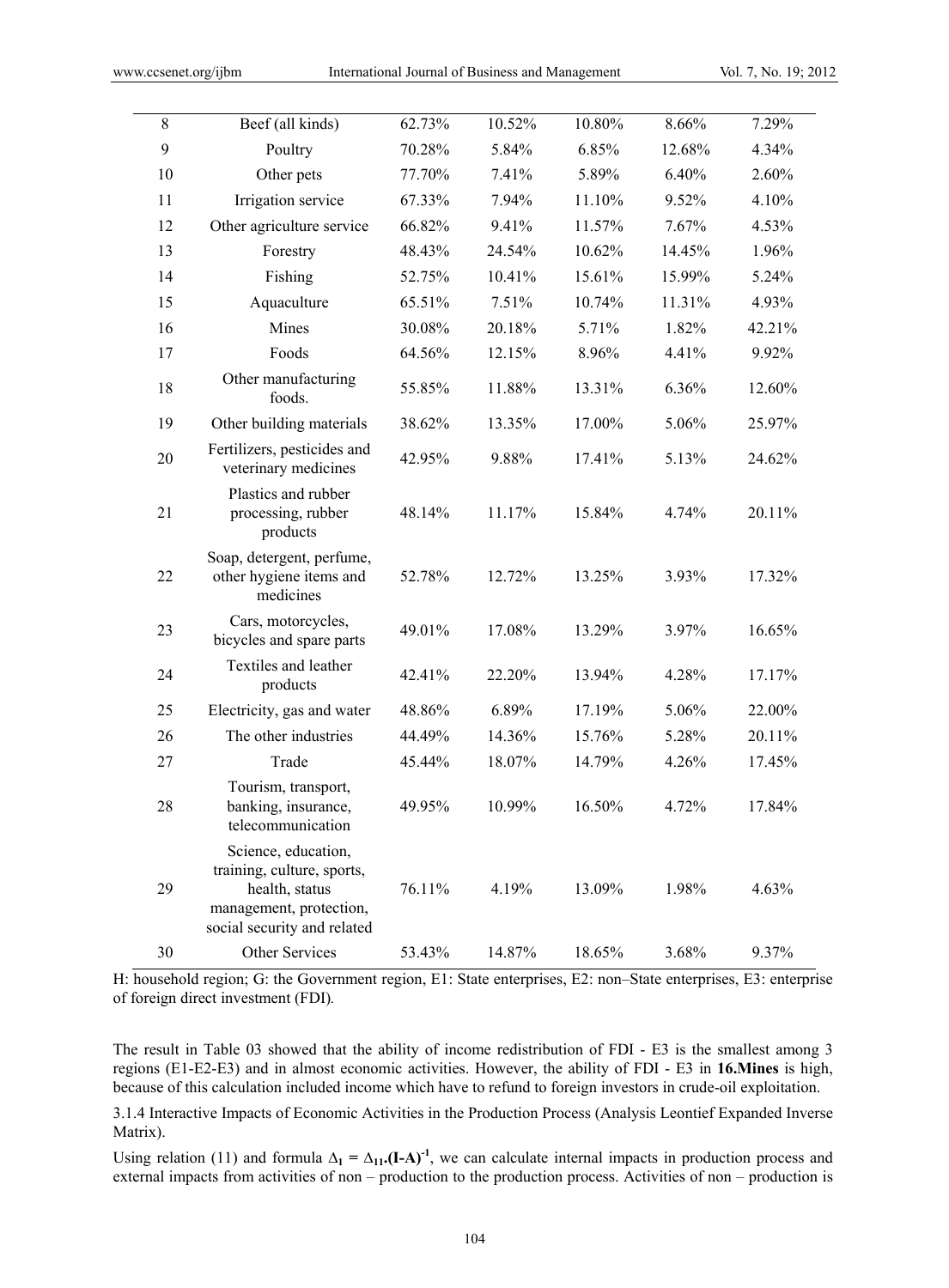understood as spending of institutional regions (Households, Government, enterprises), including final consumption, transfer and ownership. The calculation results are presented in **appendix 3**. The results showed that the production of products for consumption purposes and the processing industry often have higher level of external impacts than internal impacts.

Especially*,* industries with very high inter-impacts in production such as food processing industry, textile industry and parts production of motorcycle. This is an interesting point for policy makers, particularly industrial policy. Calculation results of this impact for 30 combined sectors are reported in **appendix 3**.

# *3.2 I/O Analysis for Sector's Impacts*

As we presented in Section II, Part 2, here are results of calculations of backward linkage - BL of two I/O model in 2000 and 2005 in Appendix 1. I/O model in 2000 represents the economic structure of the period 1998-2002 and I/O model in 2005 represents the period from 2003 to 2007. Through Appendix 2, we can clearly see the structural change of the economy through changes in the index of power of dispersion of sectors (112 sectors). In theory, the sectors with large index of power of dispersion should be preferred because it has a strong impact over an entire production. However, due to the index of power of dispersion change over time, prioritized policy have to change to suit: many industry sectors may be the key sector in this period but is not the key sector in the next period. Compare two I/O models, shows that indexes of power of dispersion of the key service industries in the period 2005 I/O model are increased compared to the previous period. This is a good sign: does it the expression of modernization and industrialization to the service sectors?

If you look at the index of power of dispersion in competitive types and non-competitive types, you could see an interesting thing in competitive types (including imports in import cost), the index of power of dispersion is larger than 1 unit in sectors. Sectors such as: medicine, rubber and rubber products, chemicals (all kinds), precision equipment, home tools, machine tools, common machine, specialized machinery, transport equipment, transformer machine, electrical equipment, broadcasting equipments, black metal, thread (all kinds), textiles and leather have index of power of dispersion to domestic products is smaller than 1 unit; This means if these sectors are developed, it will stimulate stronger on import than domestic production. In contrast, sectors with import cost including imported products have index of power of dispersion smaller than 1 unit, but in non-competitive type (input only include domestic products), it's larger than 1 unit. According to Rasmussen- Hrishman, the industry in non-competitive types with the higher index of power of dispersion should be as key sectors. Appendix 2 shows that these sectors belong to industry group of meat processing and meat products, processed fruits and vegetables, sugar, coffee, tea types, alcohol, tobacco, seafood processing, other foods...

## **4. Conclusion and Policy Suggestion**

The analysis of I/O models and demographic - economic model showed the changes of the economy cause of different impacts to sectors and institutional regions. So, calculation on this element is necessary to plan the tax policy and other policies. Such as, analyze the index of power of dispersion shows that this index of the sector is very large, then, if you stimulate development of this sector, it highly impacts other sectors in the economy. Calculations show that these sectors are almost processing sectors: meat processing, vegetable, coffee, seafood, etc… For example on coffee, mainly used to export but in raw form. Fruit and vegetable processing industry in Vietnam is still very weak, so there is no production stimulated and it created low "added value". Thus, the potential of processing industry is great, the scale as well as the economic impacts, calculated in terms of the overall economy. On the other hand, the development of these sectors helps to stimulate and enlarge the value of agricultural labor, to minimize the negative impact of the integration process on the lives of more than 10 million rural households in Vietnam.

## **Acknowledgements**

We would like to thank Mr. Bui Can, Mr. Dammy Abdulkadri Daxiacube and Professor Nguyen Hong Son at Hanoi National University for their supports on this research.

#### **References**

Batey P. W. J., & Madden M. 1983, The Modeling of Demographic-economic Change Within the Context of Regional Decline: Analytical Procedures and Empirical Results. *Socio-Economic Plan*, *17*(5), 315-328. http://dx.doi.org/10.1016/0038-0121(83)90038-1

CIEM/NIAS New SAM of Vietnam, 2000, *National Politic Publishing House*, Ha Noi, 2002.

Cohen, S. I. (1988). A Social Accounting Matrix Analysis for the Netherlands. *De Economist, Summer 1988*, 253-272. http://dx.doi.org/10.1007/BF01238624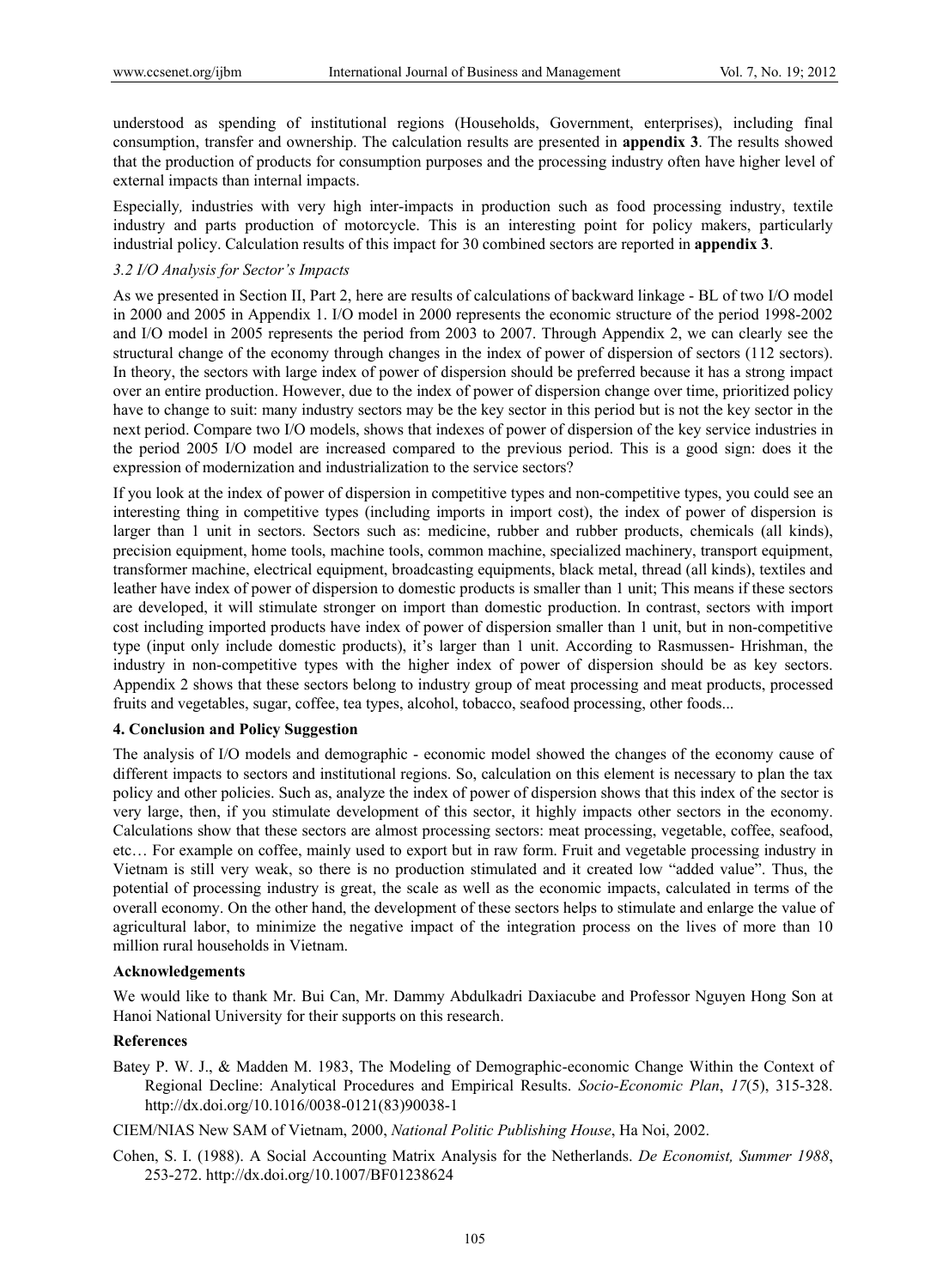- Geoffrey J.D. (1999). Hewings, Michael Sonis, Moss Madden and Yoshio Kimura. Introduction Understanding and Interpreting Economic Structure. *Springer – Verla*, Heidelberg, Germany.
- Miller, R., & P. Blair. (1985). Input-Output Analysis: Foundations and Extensions, Chapter 7 (pp. 236-260), *Environmental Input-Output Analysis*, Prentice-Hall.
- Miyazawa, K. (1976). Input-Output Analysis and the Structure of Income Distribution. *Lecture Notes in Economics and Mathematical Systems*, Berlin: Spinger-Verlag. http://dx.doi.org/10.1007/978-3-642-48146-8
- Ngoc.Q.Pham, Bui Trinh, & Thanh.D.Nguyen. (2006). Structure change and economic performance of Vietnam,1986-2000 evidence from three input output tables, *paper presented at intermediate meeting 2006 at Sedai,* Japan.
- Pyatt, G., & Roe, A.N. (1977). *Social Accounting for Development Planning with Special Reference to Sri-Lanka*, Cambridge: Cambridge University Press.
- Pyatt, G., & J.I. Round (eds). (1985). SAMs: A Basis for Planning. *World Bank*, Washington, D.C.
- Sonis M., & Hewings, G. J. D. (1999), Miyazawa's contributions to understanding economic structure: interpretation, evaluation and extensions, *Understanding and interpreting economic structure*. Springer, ISBN 3540660453. 1999, 13-51.

Vietnam GSO, Statistical year book, 2005, Vietnam Statistics Publishing House.

Vietnam GSO, Vietnam input output table, 2000, Vietnam Statistics Publishing House.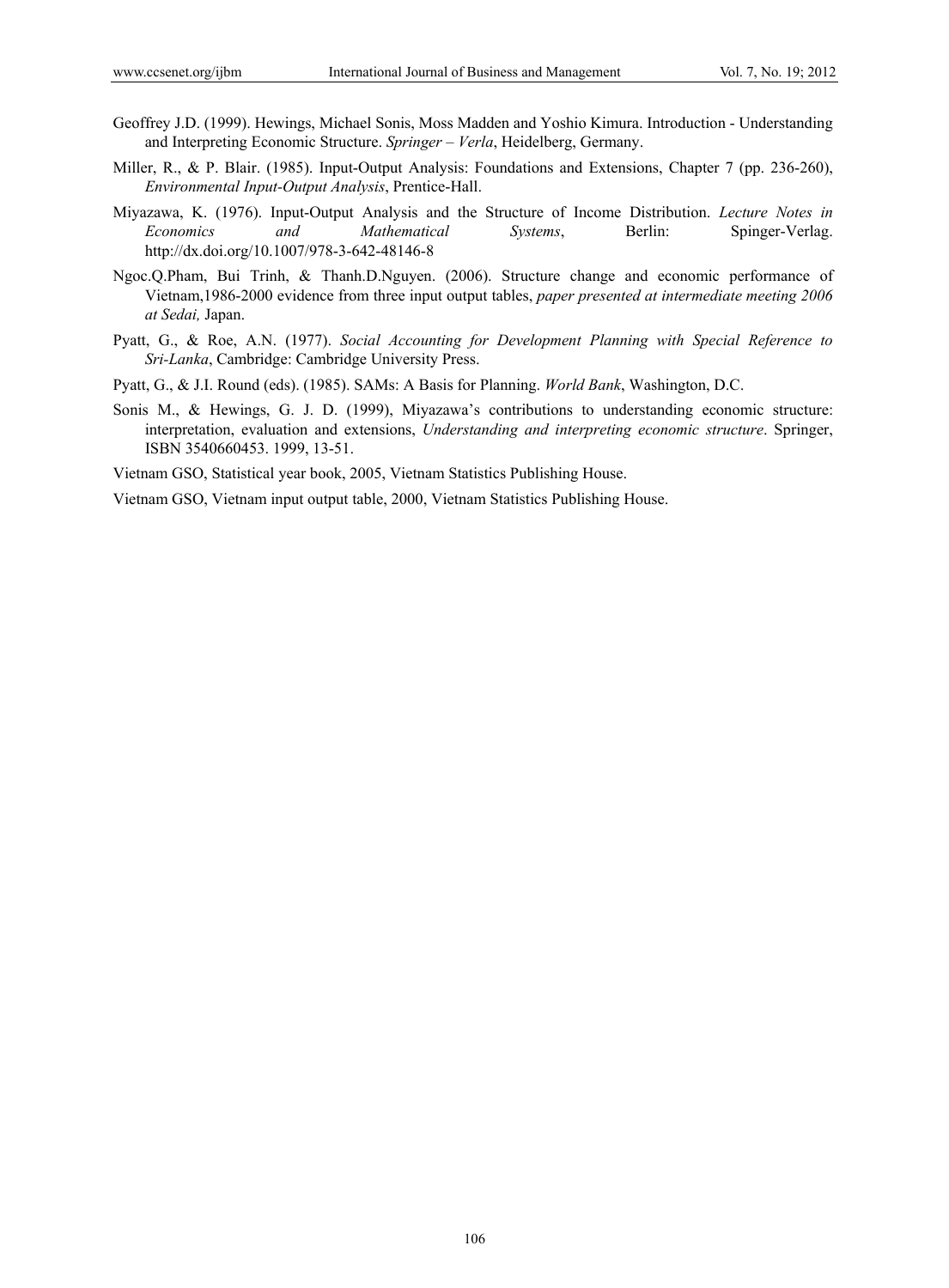|                |                                             | $I-O,2000$  |                 | $I-O, 2005$ |                 | Structure  |
|----------------|---------------------------------------------|-------------|-----------------|-------------|-----------------|------------|
|                |                                             | Competitive | Non-competitive | Competitive | Non-competitive | change of  |
|                |                                             | type        | type            | type        | type            | 2000, 2005 |
|                |                                             | $\rm BL$    | ${\rm BL}$      | $\rm BL$    | $\rm BL$        |            |
| $\mathbf{1}$   | Paddy (all kinds)                           | 0.9329      | 0.9721          | 0.8897      | 0.9475          | $-0.0253$  |
| $\overline{2}$ | Raw rubber                                  | 0.8510      | 0.8240          | 0.8135      | 0.8648          | 0.0495     |
| 3              | Coffee beans                                | 0.9815      | 0.8436          | 0.9639      | 0.9743          | 0.1549     |
| $\overline{4}$ | Sugarcane                                   | 0.8249      | 0.8921          | 0.7759      | 0.8836          | $-0.0096$  |
| 5              | Tea                                         | 1.0186      | 0.9026          | 1.1311      | 1.0157          | 0.1253     |
| 6              | Other crops                                 | 0.7651      | 0.8463          | 0.7066      | 0.8269          | $-0.0228$  |
| $\overline{7}$ | Pig (All kinds)                             | 1.1979      | 1.3014          | 1.1766      | 1.2578          | $-0.0335$  |
| $\,$ 8 $\,$    | Cow (All kinds)                             | 1.1626      | 1.2320          | 1.1250      | 1.1383          | $-0.0761$  |
| 9              | Poultry                                     | 1.0075      | 1.1315          | 0.9768      | 1.0878          | $-0.0386$  |
| 10             | Other Livestock                             | 1.0360      | 1.1858          | 1.0513      | 1.1556          | $-0.0255$  |
| 11             | Irrigation service                          | 1.0444      | 1.0032          | 1.0529      | 1.0002          | $-0.0030$  |
| 12             | Agricultural<br>Other                       |             |                 |             |                 |            |
|                | services                                    | 1.1819      | 1.1121          | 1.1890      | 1.0918          | $-0.0183$  |
| 13             | Forestry                                    | 0.8115      | 0.8659          | 0.7331      | 0.8334          | $-0.0375$  |
| 14             | Fishery                                     | 1.3071      | 0.9274          | 1.4549      | 0.8865          | $-0.0442$  |
| 15             | Fish Farming                                | 0.8771      | 0.9599          | 0.9599      | 1.0358          | 0.0791     |
| 16             | Coal                                        | 0.7869      | 0.9138          | 0.8402      | 0.9463          | 0.0355     |
| 17             | Metallic ore                                | 0.9207      | 1.1204          | 0.8326      | 1.0436          | $-0.0685$  |
| 18             | Stone                                       | 0.9533      | 1.0221          | 0.9237      | 0.9855          | $-0.0358$  |
| 19             | Sand, Gravel                                | 0.8117      | 0.9200          | 0.7981      | 0.9306          | 0.0116     |
| 20             | Other none-metallic                         |             |                 |             |                 |            |
|                | minerals                                    | 0.8375      | 0.9588          | 0.8290      | 0.9459          | $-0.0135$  |
| 21             | Crude oil, natural gas                      | 0.5938      | 0.8367          | 0.5461      | 0.8115          | $-0.0301$  |
|                | (except exploration)<br>Processed preserved |             |                 |             |                 |            |
| 22             | meat and by-products                        | 1.0376      | 1.4231          | 0.9467      | 1.4203          | $-0.0019$  |
| 23             | Processed vegetable,                        |             |                 |             |                 |            |
|                | and animals oils and                        |             |                 |             |                 |            |
|                | fats                                        | 0.8043      | 1.0946          | 0.6804      | 0.8833          | $-0.1930$  |
| 24             | Milk,<br>butter<br>and                      | 1.1111      | 1.2139          | 1.0483      | 1.1987          | $-0.0125$  |
|                | other dairy products                        |             |                 |             |                 |            |

# Appendix 1. Economic structure changed through the index of power of dispersion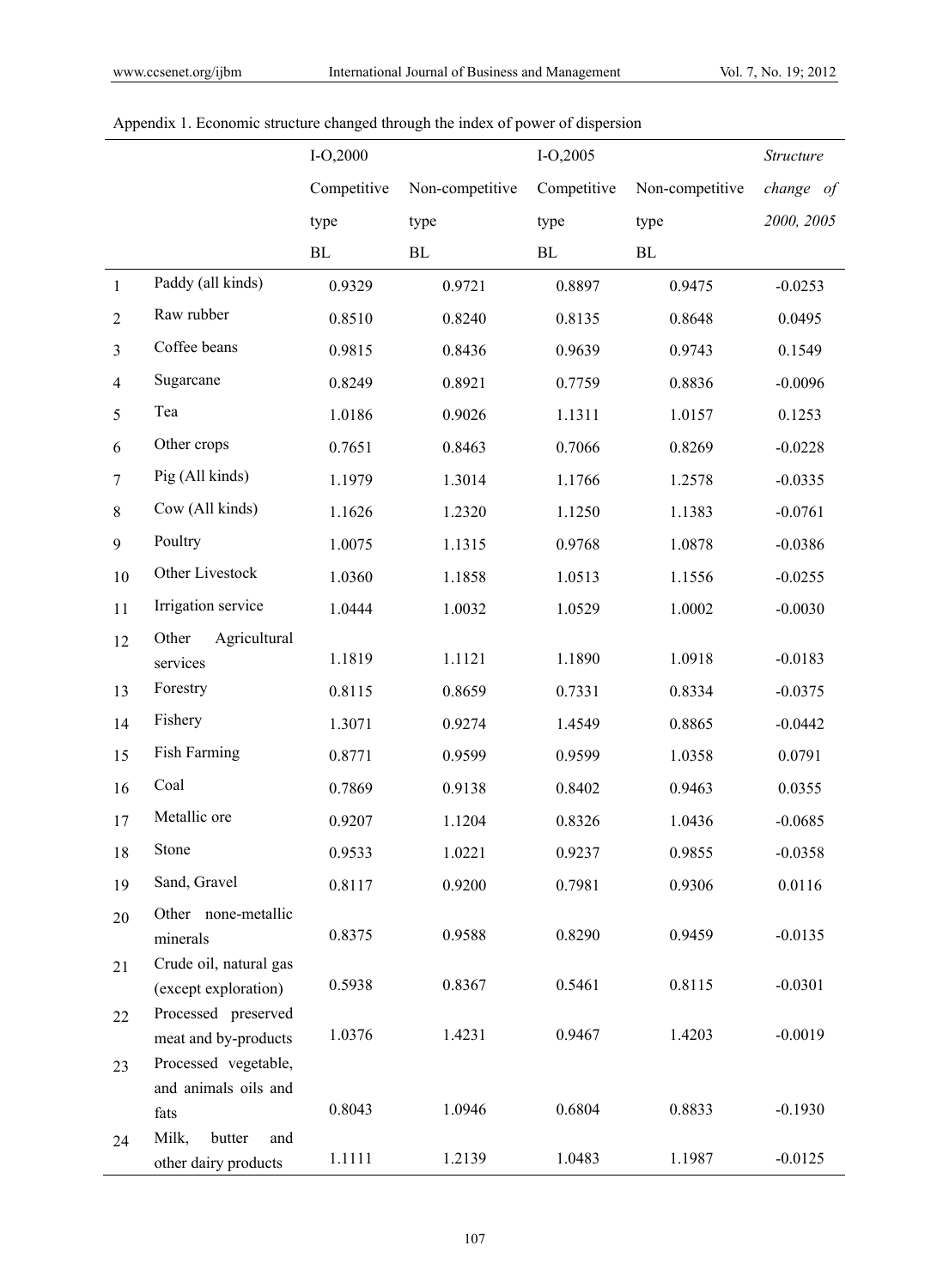| 25 | Cakes, jams, candy,                    |        |        |        |        |           |
|----|----------------------------------------|--------|--------|--------|--------|-----------|
|    | chocolate<br>coca,<br>products         | 1.1144 | 1.2160 | 1.0542 | 1.2575 | 0.0341    |
| 26 | Processed<br>and                       |        |        |        |        |           |
|    | preserved fruits and                   |        |        |        |        |           |
|    | vegetables                             | 0.8885 | 1.1142 | 0.8481 | 1.0942 | $-0.0180$ |
| 27 | Alcohol, beer<br>and                   |        |        |        |        |           |
|    | liquors                                | 0.8827 | 1.0641 | 0.8041 | 1.0589 | $-0.0049$ |
| 28 | Beer and liquors                       | 0.9361 | 1.1032 | 0.9022 | 1.1167 | 0.0123    |
| 29 | Non-alcohol<br>water                   |        |        |        |        |           |
|    | and soft drinks                        | 1.1023 | 1.0932 | 1.0844 | 1.0498 | $-0.0398$ |
| 30 | Sugar, refined                         | 0.9870 | 1.2473 | 0.9607 | 1.2166 | $-0.0246$ |
| 31 | Coffee, processed                      | 0.8812 | 1.1322 | 0.7955 | 1.1980 | 0.0581    |
| 32 | Tea, processed                         | 0.9105 | 1.1374 | 0.8739 | 1.2578 | 0.1059    |
| 33 | Cigarettes and other                   |        |        |        |        |           |
|    | tobacco products                       | 0.8319 | 1.0344 | 0.7698 | 1.0563 | 0.0212    |
| 34 | seafood<br>Processed                   | 1.1412 | 1.3852 | 1.0946 | 1.3329 | $-0.0378$ |
|    | and by products<br>Rice, processed     |        |        |        |        |           |
| 35 |                                        | 1.0278 | 1.4727 | 0.8885 | 1.4311 | $-0.0282$ |
| 36 | Other<br>food<br>manufactures          | 1.0453 | 1.3506 | 0.9568 | 1.2692 | $-0.0603$ |
| 37 | Glass<br>and<br>glass                  |        |        |        |        |           |
|    | products                               | 1.0080 | 0.9567 | 0.9920 | 0.9358 | $-0.0219$ |
| 38 | Ceramic<br>by<br>and                   |        |        |        |        |           |
|    | products                               | 1.1046 | 0.9795 | 1.0694 | 0.9807 | 0.0012    |
| 39 | Bricks, tiles                          | 1.0415 | 1.0454 | 1.0144 | 1.0601 | 0.0140    |
| 40 | Cement                                 | 1.1919 | 1.2489 | 1.2262 | 1.2975 | 0.0390    |
| 41 | Concrete, mortar and                   |        |        |        |        |           |
|    | other<br>cement                        |        |        |        |        |           |
|    | products                               | 1.0839 | 1.1074 | 1.1138 | 1.1135 | 0.0055    |
| 42 | Other<br>building<br>materials         | 1.0389 | 1.0914 | 1.0596 | 1.1080 | 0.0151    |
| 43 | Paper pulp and paper                   |        |        |        |        |           |
|    | products<br>and<br>by                  |        |        |        |        |           |
|    | products                               | 1.1425 | 1.1214 | 1.1517 | 1.0935 | $-0.0249$ |
| 44 | Processed wood and                     |        |        |        |        |           |
|    | wood products                          | 0.9374 | 1.1483 | 0.8591 | 1.0952 | $-0.0462$ |
| 45 | <b>Basic</b><br>organix                |        |        |        |        |           |
|    | chemicals                              | 1.0107 | 1.0899 | 1.0223 | 1.1311 | 0.0378    |
| 46 | <b>Basic</b><br>inorganix<br>chemicals | 0.9740 | 0.8632 | 0.9880 | 0.8770 | 0.0159    |
|    |                                        |        |        |        |        |           |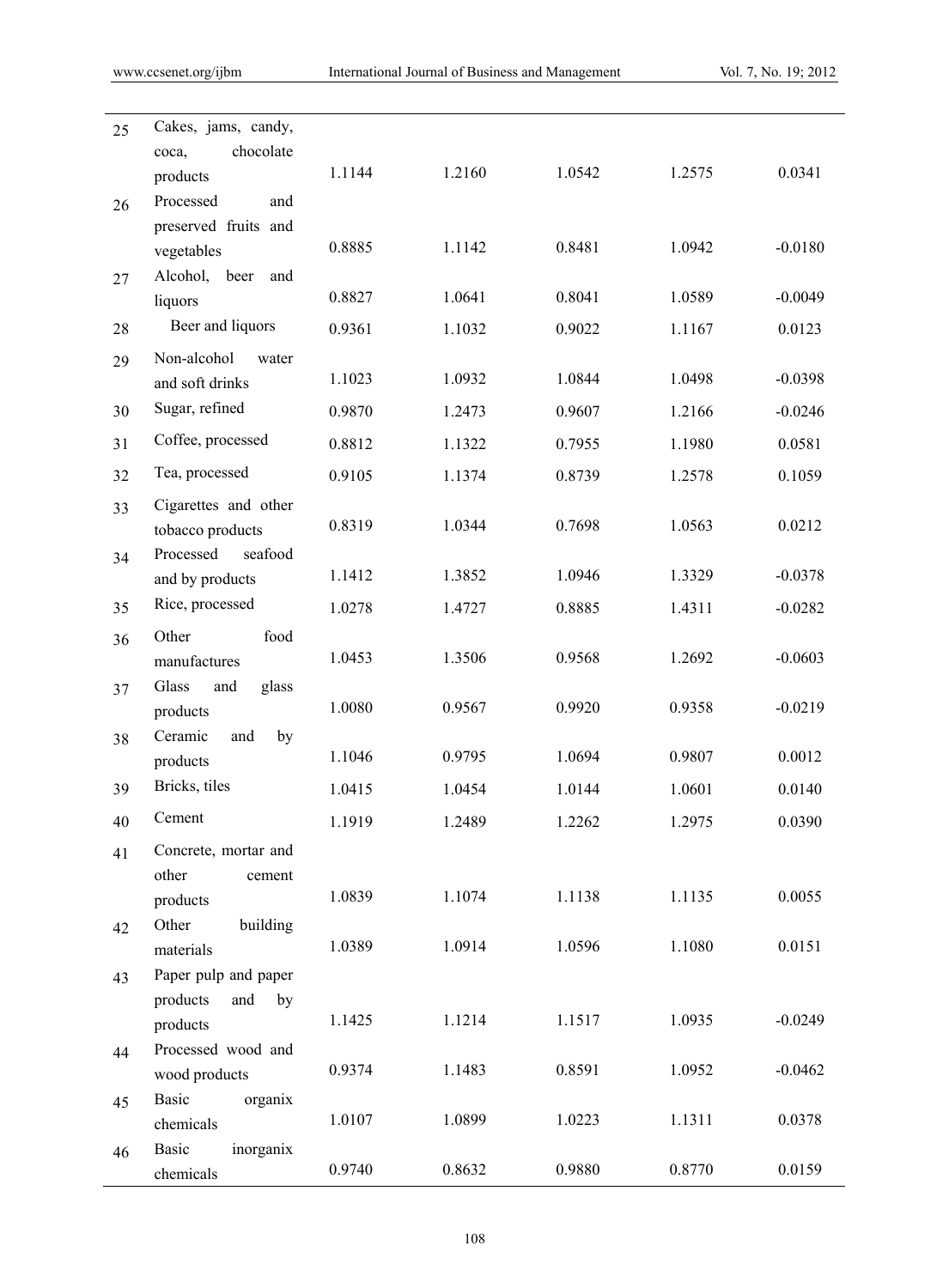| 47 | Chemical fertilizer                    | 1.0401 | 1.0155 | 1.0704 | 1.0246 | 0.0089    |
|----|----------------------------------------|--------|--------|--------|--------|-----------|
| 48 | Fertilizer                             | 0.9232 | 0.9463 | 0.9504 | 0.9888 | 0.0449    |
| 49 | Pesticides                             | 0.9431 | 0.8688 | 0.9638 | 0.9081 | 0.0452    |
| 50 | Veterinary                             | 0.9022 | 0.9129 | 0.9187 | 1.0122 | 0.1088    |
| 51 | Health medicine                        | 1.0314 | 0.8880 | 1.0573 | 0.8997 | 0.0132    |
| 52 | Processed rubber and                   |        |        |        |        |           |
|    | by products                            | 1.0165 | 0.9985 | 1.0315 | 0.9087 | $-0.0900$ |
| 53 | Soap, detergents                       | 1.1383 | 0.8466 | 1.1291 | 0.8623 | 0.0186    |
| 54 | Perfumes and other                     |        |        |        |        |           |
|    | toilet preparation                     | 1.0679 | 0.8951 | 1.0853 | 0.8277 | $-0.0753$ |
| 55 | Plastic<br>(including)<br>semi-plastic |        |        |        |        |           |
|    | products)                              | 1.2140 | 0.8848 | 1.2381 | 0.8518 | $-0.0373$ |
| 56 | Other<br>plastic                       |        |        |        |        |           |
|    | products                               | 1.1425 | 0.8999 | 1.1898 | 0.8459 | $-0.0600$ |
| 57 | Paint                                  | 1.1936 | 0.9459 | 1.2356 | 0.8472 | $-0.1043$ |
| 58 | varnish<br>Ink,<br>and                 |        |        |        |        |           |
|    | other<br>painting                      | 0.9950 | 0.8847 | 1.0144 | 0.9034 | 0.0211    |
|    | materials<br>chemical<br>Other         |        |        |        |        |           |
| 59 | products                               | 1.0992 | 0.9932 | 1.1185 | 0.9354 | $-0.0581$ |
| 60 | Health<br>instrument                   |        |        |        |        |           |
|    | and apparatus                          | 1.0026 | 0.9201 | 1.0635 | 0.8893 | $-0.0335$ |
| 61 | Precise and optics                     |        |        |        |        |           |
|    | equipment, meter (all<br>kinds)        | 1.1242 | 0.9672 | 1.1595 | 0.9390 | $-0.0291$ |
| 62 | Home appliances and                    |        |        |        |        |           |
|    | its spare parts                        | 1.1742 | 1.0453 | 1.2609 | 0.9053 | $-0.1340$ |
| 63 | vehicles,<br>Motor                     |        |        |        |        |           |
|    | bikes<br>motor<br>and                  | 1.4822 | 1.1199 | 1.6632 | 1.4525 | 0.2970    |
|    | spare parts<br>Bicycles and spare      |        |        |        |        |           |
| 64 | parts                                  | 1.4771 | 0.9902 | 1.5715 | 1.3248 | 0.3379    |
| 65 | General<br>-purpose                    |        |        |        |        |           |
|    | machinery                              | 1.2316 | 0.9977 | 1.2823 | 0.9653 | $-0.0326$ |
| 66 | Other<br>general                       | 1.2234 | 0.9062 | 1.2680 | 0.8564 | $-0.0549$ |
|    | -purpose machinery<br>special<br>Other |        |        |        |        |           |
| 67 | -purpose machinery                     | 1.2666 | 0.9216 | 1.3669 | 0.9445 | 0.0249    |
| 68 | Automobiles                            | 1.0087 | 1.0001 | 1.0918 | 0.9169 | $-0.0832$ |
|    |                                        |        |        |        |        |           |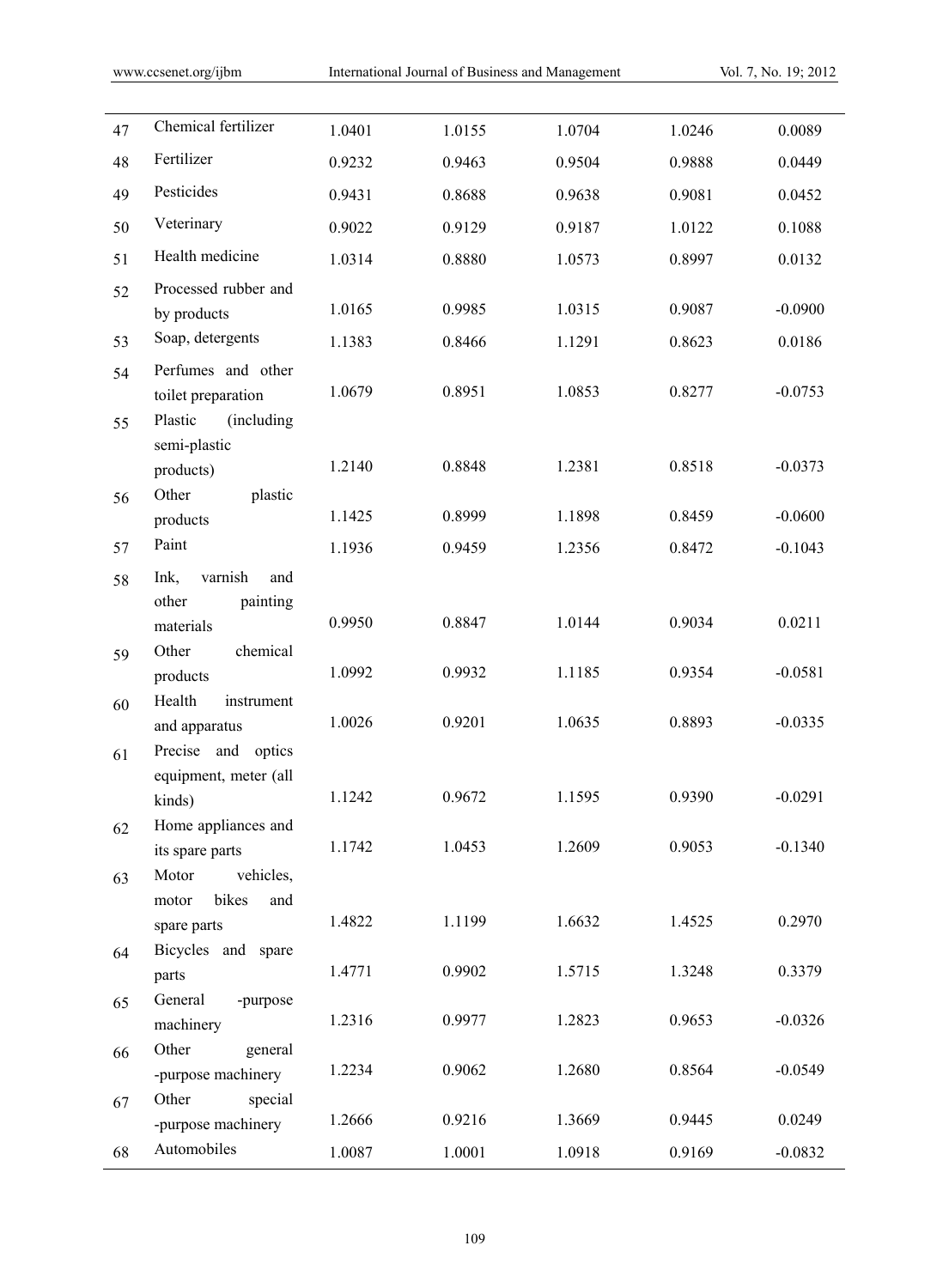| 69 | Other transport mean                        | 1.0325 | 0.9304 | 1.1013 | 0.8941 | $-0.0389$ |
|----|---------------------------------------------|--------|--------|--------|--------|-----------|
| 70 | Electrical machinery                        | 1.2403 | 1.0072 | 1.3102 | 0.8984 | $-0.1080$ |
| 71 | electrical<br>Other                         |        |        |        |        |           |
|    | machinery<br>and                            |        |        |        |        |           |
|    | equipment                                   | 1.3478 | 0.9772 | 1.4817 | 0.8953 | $-0.0839$ |
| 72 | Machinery used for                          |        |        |        |        |           |
|    | broadcasting,                               |        |        |        |        |           |
|    | television<br>and<br>information activities | 1.4310 | 0.8819 | 1.5952 | 0.9812 | 0.1126    |
|    | Non-ferrous<br>metals                       |        |        |        |        |           |
| 73 | and products (except                        |        |        |        |        |           |
|    | machinery                                   |        |        |        |        |           |
|    | equipment)                                  | 1.4753 | 1.1415 | 1.5975 | 0.8882 | $-0.2219$ |
| 74 | Ferrous metals and                          |        |        |        |        |           |
|    | products<br>(except                         |        |        |        |        |           |
|    | machinery                                   | 1.3411 | 0.9799 | 1.4734 | 1.0849 | 0.1072    |
|    | equipment)                                  |        |        |        |        |           |
| 75 | Weaving of cloths<br>(all kinds)            | 1.2173 | 1.0597 | 1.2291 | 1.0086 | $-0.0482$ |
| 76 | Fibers, thread<br>$\alpha$ ll               |        |        |        |        |           |
|    | kinds)                                      | 1.0672 | 0.9514 | 1.0780 | 0.9784 | 0.0285    |
| 77 | Ready -made clothes,                        |        |        |        |        |           |
|    | sheets (all kinds)                          | 1.3409 | 1.0889 | 1.3740 | 1.0327 | $-0.0516$ |
| 78 | Carpets                                     | 1.1046 | 0.9562 | 1.1061 | 0.9784 | 0.0232    |
| 79 | Weaving<br>and                              |        |        |        |        |           |
|    | embroidery of textile                       |        |        |        |        |           |
|    | -based goods (except                        | 1.0283 | 0.9723 | 1.0401 | 0.9915 | 0.0197    |
|    | carpets)<br>Products of leather             |        |        |        |        |           |
| 80 | tanneries                                   | 1.1264 | 1.0136 | 1.1460 | 0.9477 | $-0.0650$ |
| 81 | Leather goods                               | 1.3284 | 1.1929 | 1.3867 | 1.2314 | 0.0323    |
| 82 | Animal feeds                                | 1.0955 | 1.3902 | 1.0193 | 1.3527 | $-0.0270$ |
| 83 | Products of printing                        |        |        |        |        |           |
|    | activities                                  | 1.1834 | 0.9839 | 1.2426 | 1.2088 | 0.2286    |
| 84 | Products<br>of                              |        |        |        |        |           |
|    | publishing house                            | 1.0741 | 1.1490 | 1.1243 | 1.2459 | 0.0844    |
| 85 | Other physical goods                        | 1.2574 | 1.0060 | 1.3222 | 1.1664 | 0.1595    |
| 86 | Gasoline, lubricants                        |        |        |        |        |           |
|    | (already refined)                           | 1.0354 | 0.8593 | 1.0940 | 0.8352 | $-0.0281$ |
| 87 | Electricity, gas                            | 0.6962 | 0.7680 | 0.7073 | 0.7640 | $-0.0053$ |
| 88 | Water                                       | 0.6120 | 0.8018 | 0.6024 | 0.8096 | 0.0098    |
|    |                                             |        |        |        |        |           |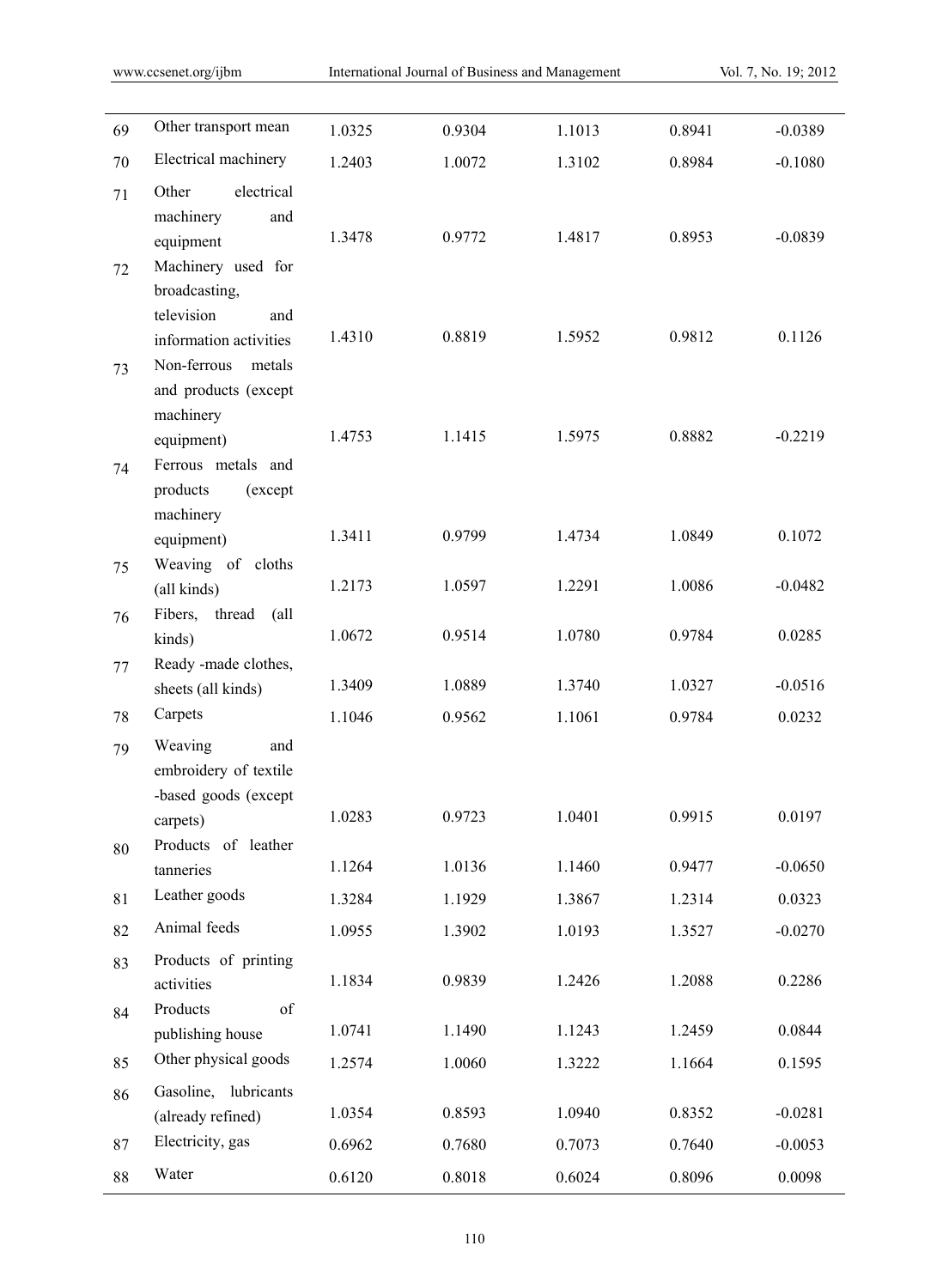| 89         | Civil construction                                                                                       | 1.2253 | 1.1289 | 1.2110 | 1.0585 | $-0.0624$ |
|------------|----------------------------------------------------------------------------------------------------------|--------|--------|--------|--------|-----------|
| 90         | Other construction                                                                                       | 1.2088 | 1.1236 | 1.1824 | 1.0193 | $-0.0928$ |
| 91         | Trade                                                                                                    | 0.8527 | 0.9434 | 0.7946 | 0.9661 | 0.0240    |
| 92         | of<br>Repair<br>small<br>transport<br>means,<br>motorbikes<br>and<br>household<br>personal<br>appliances | 0.9820 | 0.8717 | 0.8738 | 0.8491 | $-0.0259$ |
| 93         | Hotels                                                                                                   | 0.7759 | 0.9458 | 0.7185 | 0.9430 | $-0.0030$ |
| 94         | Restaurants                                                                                              | 0.8190 | 1.0154 | 0.7524 | 0.9829 | $-0.0320$ |
| 95         | Road Transportation                                                                                      | 0.7055 | 0.7513 | 0.6742 | 0.7392 | $-0.0160$ |
| 96         | Railway<br>transport<br>services                                                                         | 0.6552 | 0.7940 | 0.6127 | 0.7938 | $-0.0003$ |
| 97         | Water<br>transport<br>services                                                                           | 0.8559 | 0.7517 | 0.8318 | 0.7626 | 0.0146    |
| 98         | Air transport services                                                                                   | 1.0296 | 1.0452 | 0.9928 | 1.0399 | $-0.0051$ |
| 99         | Communication                                                                                            |        |        |        |        |           |
|            | services                                                                                                 | 0.6590 | 0.7706 | 0.6631 | 0.8042 | 0.0437    |
| 100        | Tourism                                                                                                  | 0.7517 | 0.9358 | 0.6901 | 0.9887 | 0.0565    |
| 101        | Banking,<br>credit,<br>treasury                                                                          | 0.6283 | 0.8076 | 0.5820 | 0.8656 | 0.0718    |
| 102        | Lottery                                                                                                  | 0.6349 | 0.8708 | 0.5714 | 0.8748 | 0.0046    |
| 103        | Insurance                                                                                                | 0.7620 | 0.8910 | 0.6964 | 0.9016 | 0.0119    |
| 104        | Science<br>and<br>technology                                                                             | 0.8551 | 0.9589 | 0.8453 | 0.9967 | 0.0394    |
| 105        | Real estate                                                                                              | 0.7060 | 0.9037 | 0.6396 | 0.8551 | $-0.0538$ |
| 106<br>107 | Real estate business<br>consultancy<br>and<br>services<br>State<br>management,<br>defence<br>and         | 0.6941 | 0.8679 | 0.6270 | 0.8556 | $-0.0142$ |
|            | compulsory<br>social<br>security                                                                         | 0.8048 | 0.8963 | 0.7594 | 0.9242 | 0.0311    |
| 108        | Education<br>and<br>training                                                                             | 0.6790 | 0.8350 | 0.6313 | 0.8360 | 0.0012    |
| 109        | Health care,<br>social<br>relief                                                                         | 0.7418 | 0.8251 | 0.7707 | 0.8436 | 0.0224    |
| 110        | Culture and sport                                                                                        | 0.7318 | 0.8804 | 0.7056 | 0.9082 | 0.0316    |
| 111        | Association                                                                                              | 0.7236 | 0.9178 | 0.7226 | 0.9525 | 0.0378    |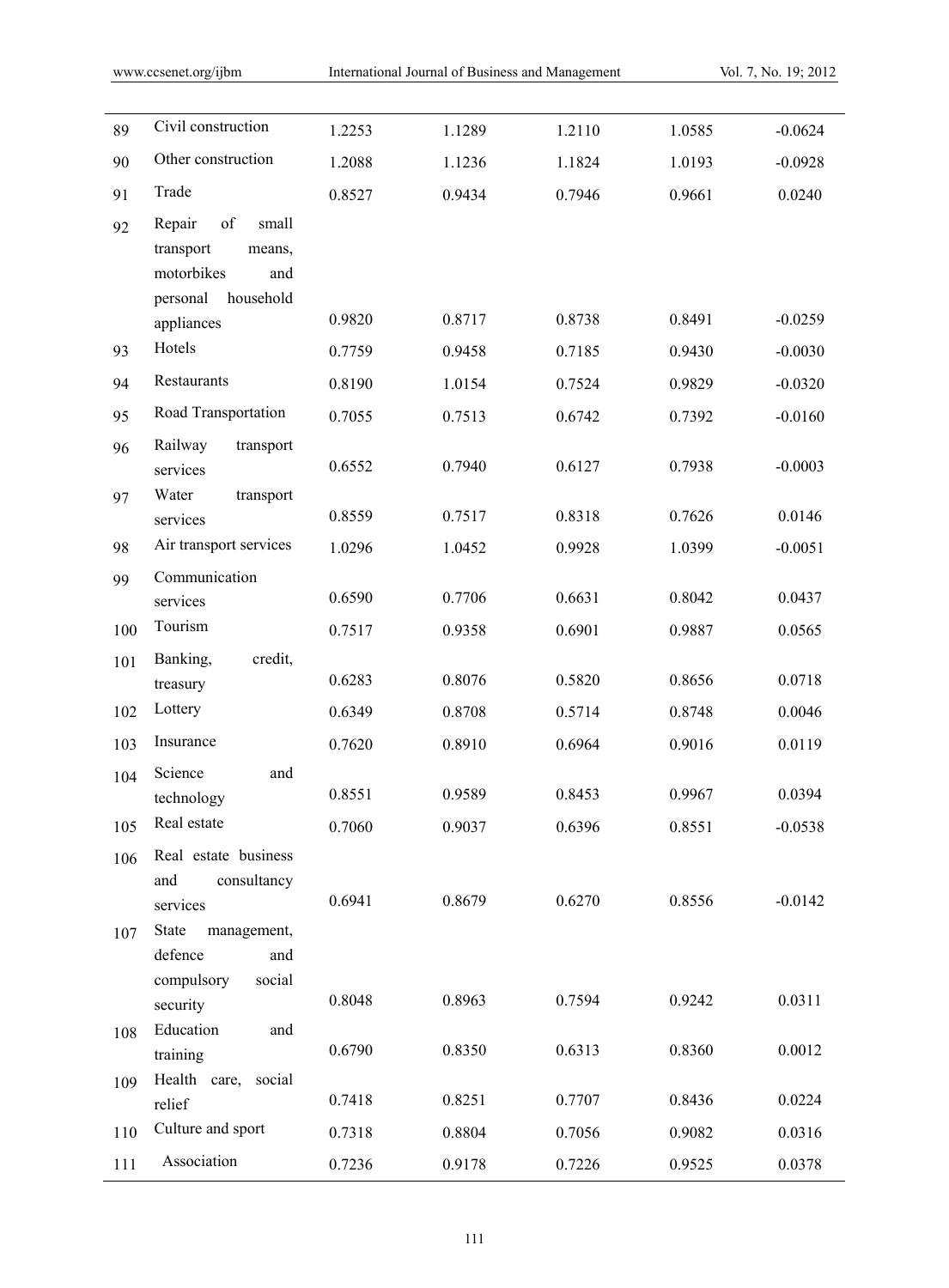| 112 | Other services | 0.6458 | 0.8019 | 0.7149 | 0.8379 | 0.0448 |
|-----|----------------|--------|--------|--------|--------|--------|
|-----|----------------|--------|--------|--------|--------|--------|

| Code             | Sectors                    | Total<br>impact | External<br>impact | Internal impact | Ratio of<br>External<br>impact/Int<br>ernal<br>impact |
|------------------|----------------------------|-----------------|--------------------|-----------------|-------------------------------------------------------|
| $\mathbf{1}$     | Paddy (all kinds)          | 2.89545         | 2.36841            | 1.29031         | 1.8355                                                |
| $\boldsymbol{2}$ | Raw rubber                 | 2.15968         | 1.88670            | 1.18137         | 1.5970                                                |
| $\mathfrak z$    | Coffee beans               | 2.57657         | 2.08914            | 1.32989         | 1.5709                                                |
| $\overline{4}$   | Sugarcane                  | 2.79318         | 2.40526            | 1.20927         | 1.9890                                                |
| 5                | Tea                        | 2.53508         | 1.93438            | 1.38254         | 1.3992                                                |
| 6                | Other plants               | 2.51995         | 2.29109            | 1.13117         | 2.0254                                                |
| $\overline{7}$   | Pork (all kinds)           | 2.84386         | 1.81896            | 1.62328         | 1.1205                                                |
| $8\,$            | Beef (all kinds)           | 2.62030         | 1.78873            | 1.50200         | 1.1909                                                |
| $\mathbf{9}$     | Poultry                    | 2.71999         | 2.03823            | 1.41532         | 1.4401                                                |
| $10\,$           | Other pets                 | 2.93268         | 1.97080            | 1.54111         | 1.2788                                                |
| 11               | Irrigation service         | 2.60867         | 1.99771            | 1.36194         | 1.4668                                                |
| 12               | Other agriculture service  | 2.64396         | 1.83359            | 1.47792         | 1.2407                                                |
| 13               | Forestry                   | 2.38846         | 2.13237            | 1.14284         | 1.8658                                                |
| 14               | Fishing                    | 1.97128         | 1.61056            | 1.24766         | 1.2909                                                |
| 15               | Aquaculture                | 2.70624         | 1.94850            | 1.41975         | 1.3724                                                |
| 16               | Mines                      | 2.11024         | 1.68313            | 1.24585         | 1.3510                                                |
| 17               | Foods                      | 3.04670         | 1.29950            | 1.92420         | 0.6753                                                |
| 18               | Other manufacturing foods. | 2.77661         | 1.22413            | 1.86035         | 0.6580                                                |
| 19               | Other building materials   | 2.36667         | 1.27225            | 1.75835         | 0.7235                                                |

# Appendix 2. Analysis of extended Leontief Matrix